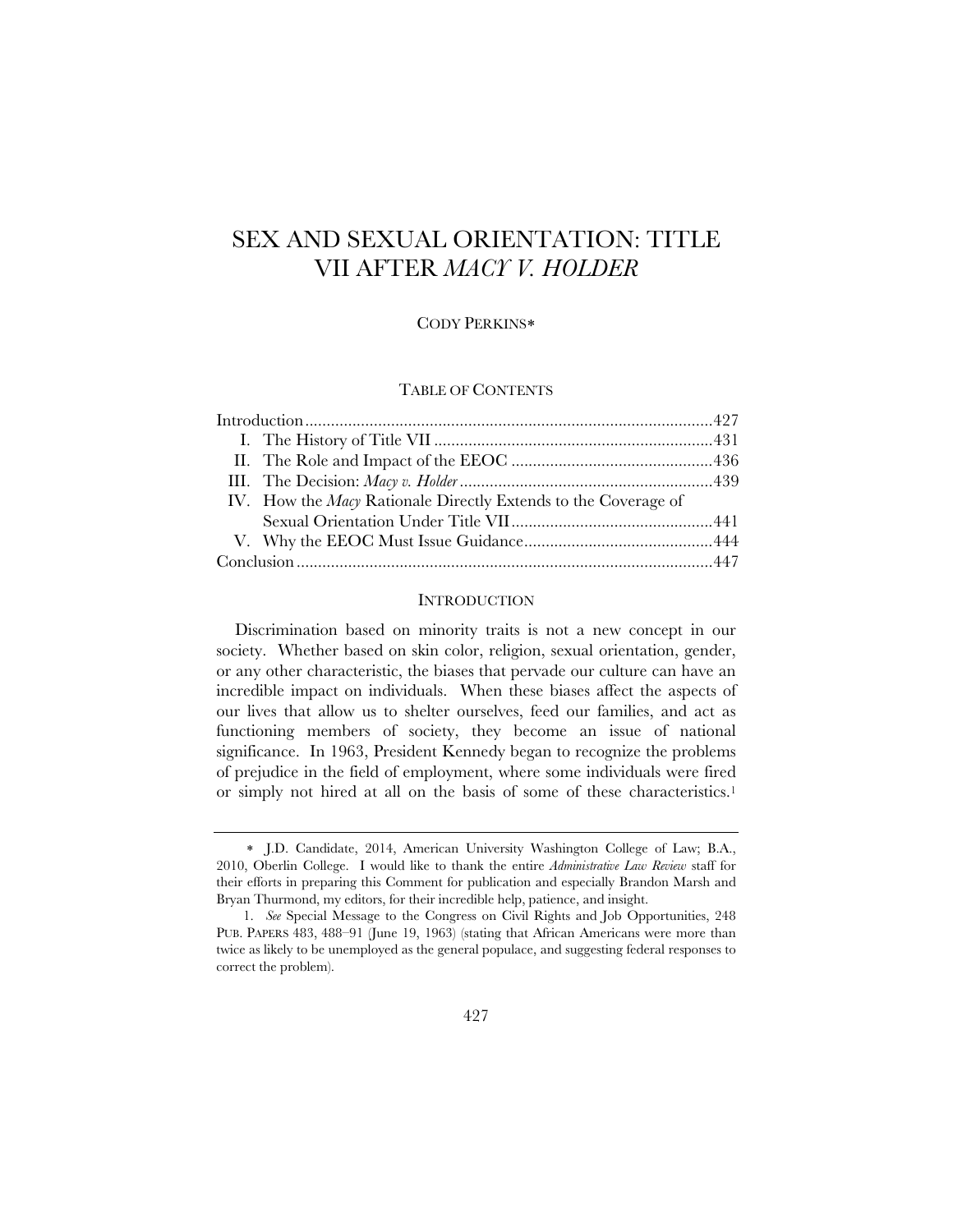Accordingly, Congress passed Title VII of the Civil Rights Act of 1964 (Title VII), which prohibits discrimination in employment "because of . . . race, color, religion, sex, or national origin."2 The policy rationale behind the Act was fairly simple: employers should focus only on characteristics relevant to employment when making employment decisions, and the enumerated traits listed in Title VII will almost never have any bearing on whether someone can perform a certain job.<sup>3</sup>

Particularly at issue after the passage of Title VII was its "because of sex" provision. Added on at the last minute and therefore with very little legislative history to shed light on Congress's intent, the meaning of "because of sex" became a matter of judicial interpretation.4 Early on, the courts defined "sex" as merely biological sex, and interpreted the provision to only prohibit discrimination against biological men and women (mostly women) for being a man or being a woman.<sup>5</sup> As time went on and courts evolved, however, interpretations of Title VII's "because of sex" provision were expanded to include discrimination based on not just biological sex, but also sex stereotyping—discriminating against someone for violating gender norms.6 In the landmark case of *Price Waterhouse v. Hopkins*,7 the Supreme Court ruled definitively that discriminating against a woman, not for being a woman per se but for failing to act sufficiently feminine, was discriminating on the basis of sex under Title VII because it was "sex

 4. *See* Robert Stevens Miller, Jr., *Sex Discrimination and Title VII of the Civil Rights Act of 1964*, 51 MINN. L. REV. 877, 880–84 (1967) (stating that the "because of sex" provision was added as a last-minute amendment by conservatives in an attempt to defeat the entire bill, and thus very little guidance was given to the Equal Employment Opportunity Commission (EEOC) as to the meaning of "sex").

 5. *See* Ulane v. E. Airlines, Inc., 742 F.2d 1081, 1085 (7th Cir. 1984), *cert. denied*, 471 U.S. 1017 (1985) (finding that Title VII, under its plain meaning, only prohibited discrimination against women for being women and men for being men, and did not prohibit discrimination based on gender identity); Holloway v. Arthur Andersen & Co., 566 F.2d 659, 662–63 (9th Cir. 1977) (stating that "Congress has not shown any intent other than to restrict the term 'sex' to its traditional meaning" and, therefore, holding that the sole purpose of Title VII is to ensure the equal treatment of men and women).

 6. *Hopkins*, 490 U.S. at 250 ("[A]n employer who acts on the basis of a belief that a woman cannot be aggressive, or that she must not be, has acted on the basis of gender.").

 <sup>2. 42</sup> U.S.C. § 2000e-2 (2006).

 <sup>3.</sup> *See* Price Waterhouse v. Hopkins, 490 U.S. 228, 239, 243 (1989) ("When an employer ignored the attributes enumerated in the statute, Congress hoped, it naturally would focus on the qualifications of the applicant or employee. The intent to drive employers to focus on qualifications rather than on race, religion, sex, or national origin is the theme of a good deal of the statute's legislative history."). *But see* 42 U.S.C. § 2000e-2(e) (stating that there are some instances where "religion, sex, or national origin is a bona fide occupational qualification reasonably necessary to the normal operation of that particular business or enterprise").

 <sup>7. 490</sup> U.S. 228 (1989)*.*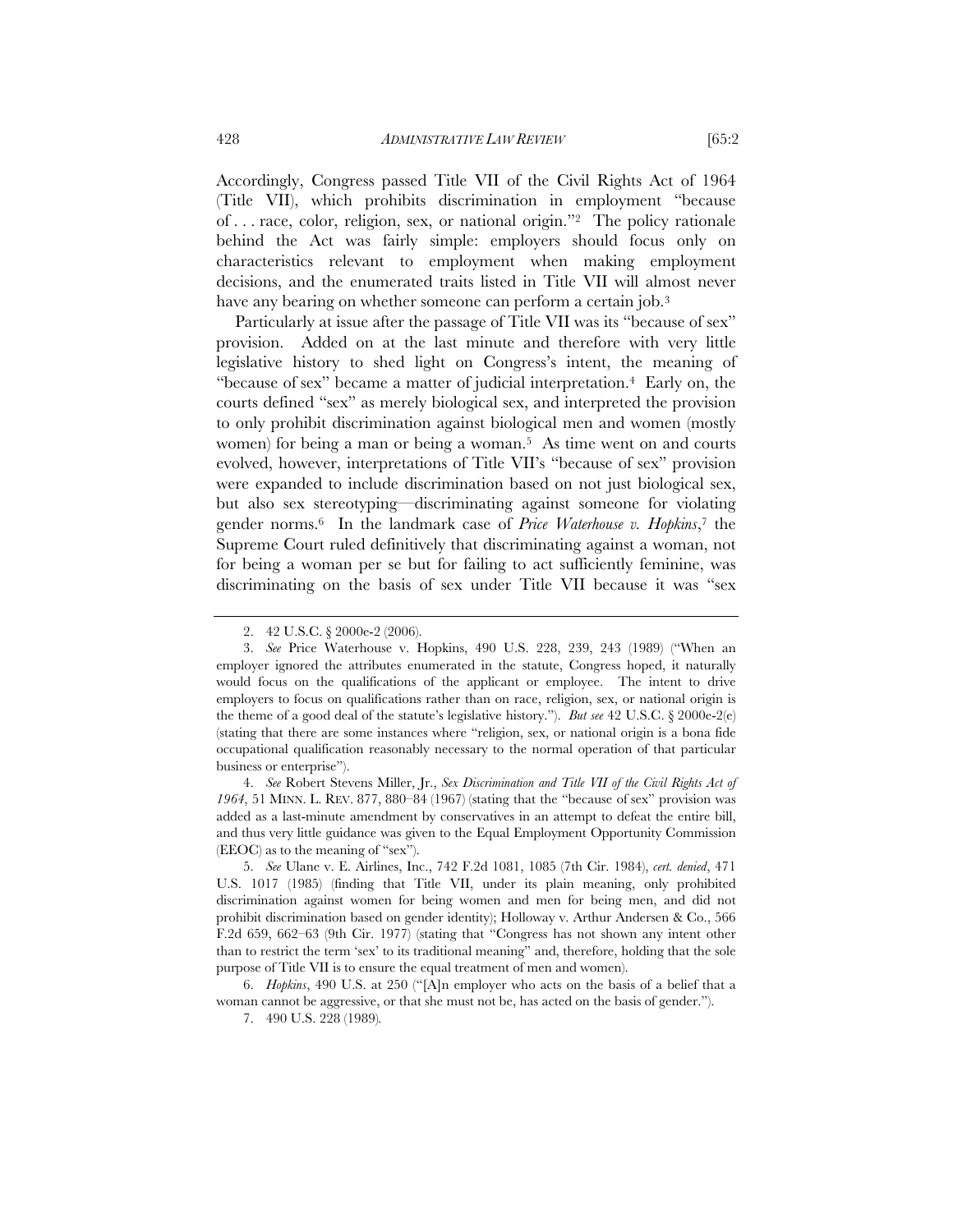stereotyping."8 In doing so, the Court stated that Title VII's prohibition on discrimination in employment "because of sex" reflected Congress's intent that employers not take gender into account at all in making employment decisions.9

Following *Hopkins*, other cases have clarified the meaning of "sex stereotyping," finding sex stereotyping impermissible in such disparate situations as a man harassed at work for "walking and carrying his serving tray 'like a woman,'"10 a man harassed for taking his spouse's last name (a traditionally feminine practice), $11$  a woman asked questions about her spouse and children in an interview when male applicants were not, $12$  and a woman terminated because she became engaged to the son of a competitor and her employer believed women were more likely than men to engage in "pillow talk."13 As recognized in these cases, under *Hopkins*, impermissible sex discrimination occurs whenever a person is treated differently in an employment context because they are not acting in accordance with stereotypes and gender norms about how people of their biological sex should act.

After *Hopkins*, many thought that gays, lesbians, and transgender people should have the right to bring cases under Title VII, arguing that discrimination against lesbian, gay, bisexual, and transgender (LGBT) people is based either on the stereotype that men should only be attracted to women and women should only be attracted to men, or that people born biologically male or female should identify as that biological gender and express themselves as such.14 The courts originally dismissed these kinds of cases out of hand, finding that the discrimination was not because of sex but rather because of sexual orientation or gender identity.15 Recently they have become more receptive to the idea, particularly in the case of

 12. *See* Bruno v. City of Crown Point, 950 F.2d 355, 362 (7th Cir. 1991), *reh'g denied* (Jan. 31, 1992), *cert. denied*, 112 S. Ct. 2998 (1992).

13. *See* Vincenti v. Hilliard-Lyons, Inc., No. 91-5374, \*1 (6th Cir. Dec. 5, 1991).

 14. *See* Anthony E. Varona & Jeffrey M. Monks, *En/Gendering Equality: Seeking Relief Under Title VII Against Employment Discrimination Based on Sexual Orientation*, 7 WM. & MARY J. WOMEN & L. 67, 83–84, 89–90, 102–03 (2000).

 15. *See, e.g.,* Hamner v. St. Vincent Hosp. & Health Care Ctr., Inc., 224 F.3d 701, 703– 07 (7th Cir. 2000); Williamson v. A.G. Edwards & Sons, Inc., 876 F.2d 69 (8th Cir. 1989), *cert. denied*, 493 U.S. 1089 (1990); Sarff v. Cont'l Express, 894 F. Supp. 1076, 1084 (S.D. Tex. 1995).

 <sup>8.</sup> *Id.* at 250.

 <sup>9.</sup> *Id.* at 239.

 <sup>10.</sup> *See* Nichols v. Azteca Rest. Enter., Inc., 256 F.3d 864, 870 (9th Cir. 2001).

 <sup>11.</sup> *See* Koren v. Ohio Bell Tel. Co., No. 1:11–CV–2674, 2012 WL 3484825, \*4–5 (N.D. Ohio Aug. 14, 2012).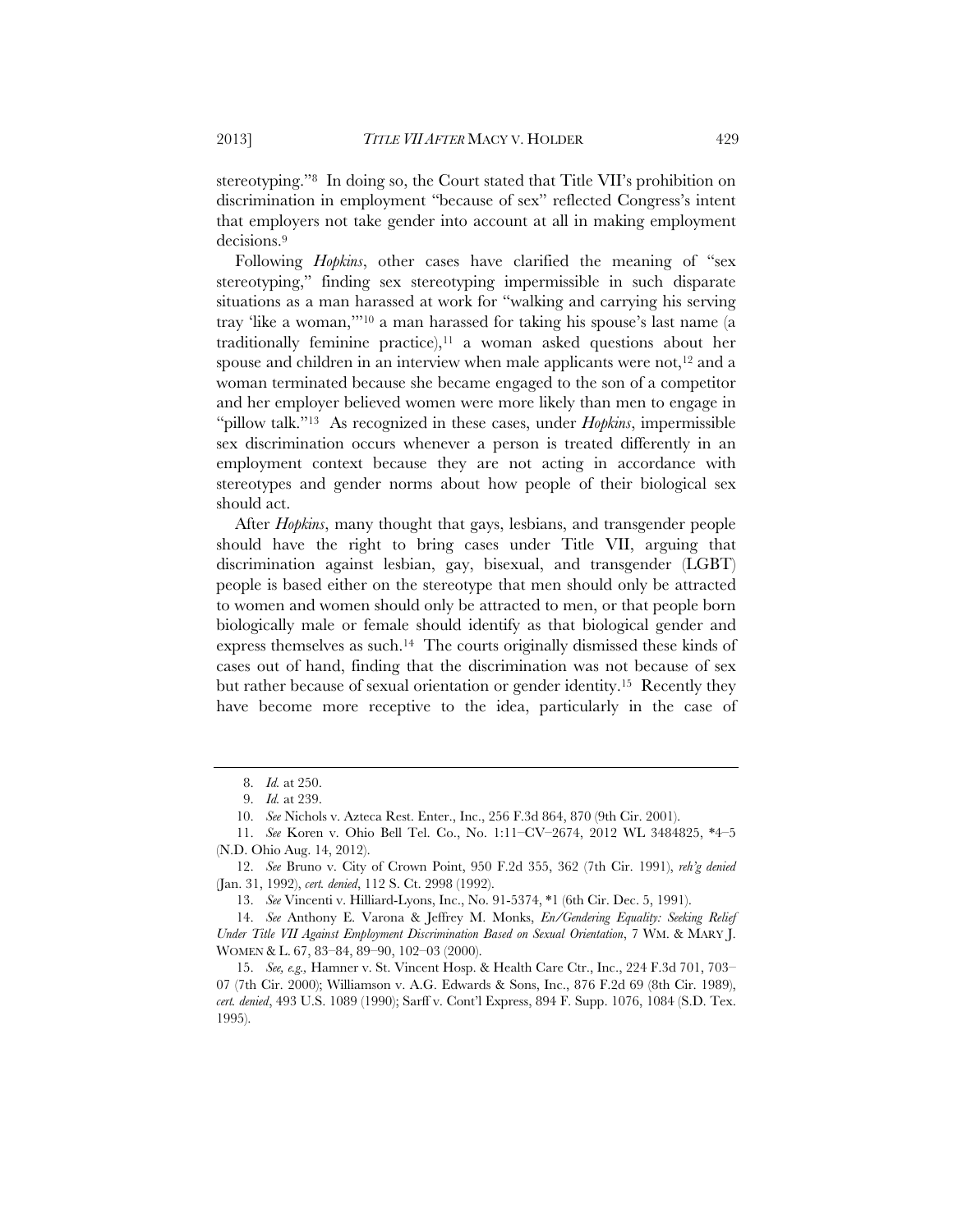transgender individuals.16 The Equal Employment Opportunity Commission (EEOC), the federal agency tasked with enforcing Title VII, has made great strides as well, recognizing in recent nonbinding decisions<sup>17</sup> that discrimination based on sexual orientation falls under sex stereotyping and is therefore covered under Title VII.18 Most recently, the EEOC issued a decision in *Macy v. Holder*19 stating that transgender individuals can bring claims based on both a "sex stereotyping" theory and a new theory based on *Hopkins* that any employment action that takes gender into account at all is per se sex discrimination under Title VII.20

However, the EEOC has not issued any comparable guidance or binding adjudicatory decisions stating that claims of discrimination based on sexual orientation are cognizable under Title VII. This Comment argues that the EEOC should issue written guidance making it clear that Title VII's prohibition on discrimination in employment "because of sex" includes discrimination on the basis of sexual orientation, both under a "sex stereotyping" theory and a per se "taking gender into account" theory as presented in *Macy*. Part I provides an overview of Title VII, its history (including its treatment in *Hopkins*), and the courts' application of Title VII to sexual orientation. Part II provides an overview of the role and impact of the EEOC with regard to the federal agencies and the courts, and presents the EEOC's treatment of sexual orientation for Title VII purposes. Part III presents the decision in *Macy* and shows how and why its interpretation of "because of sex" is unique and different from previous interpretations of Title VII. Part IV shows how the *Macy* decision supports guidance by the EEOC that discrimination based on sexual orientation will always be both sex stereotyping and "per se because of sex" because it "takes gender into account." Part V shows that clear and official guidance is necessary to ensure that Title VII continues to be read and implemented in a manner consistent with *Macy*.

 <sup>16.</sup> *See, e.g.*, Glenn v. Brumby, 663 F.3d 1312, 1316 (11th Cir. 2011) (holding that discrimination against transgender people is inherently based on sex stereotyping and therefore protected under Title VII of the Civil Rights Act of 1964 (Title VII)).

 <sup>17.</sup> *See infra* Part II (clarifying that not all appeals go up to the full Commission for a vote, and that those which are instead decided by attorneys in the Office of Federal Operations are not binding on anyone except the parties involved).

 <sup>18.</sup> *See* Castello v. Donahoe, Appeal No. 0120111795, 2011 WL 6960810, at \*3 (EEOC Dec. 20, 2011); Veretto v. Donahoe, Appeal No. 0120110873, 2011 WL 2663401, at \*3 (EEOC July 1, 2011).

 <sup>19.</sup> EEOC Appeal No. 0120120821, 2012 WL 1435995, at \*1 (EEOC Apr. 20, 2012), http://www.eeoc.gov/decisions/0120120821%20Macy%20v%20DOJ%20ATF.txt.

 <sup>20.</sup> *Id.*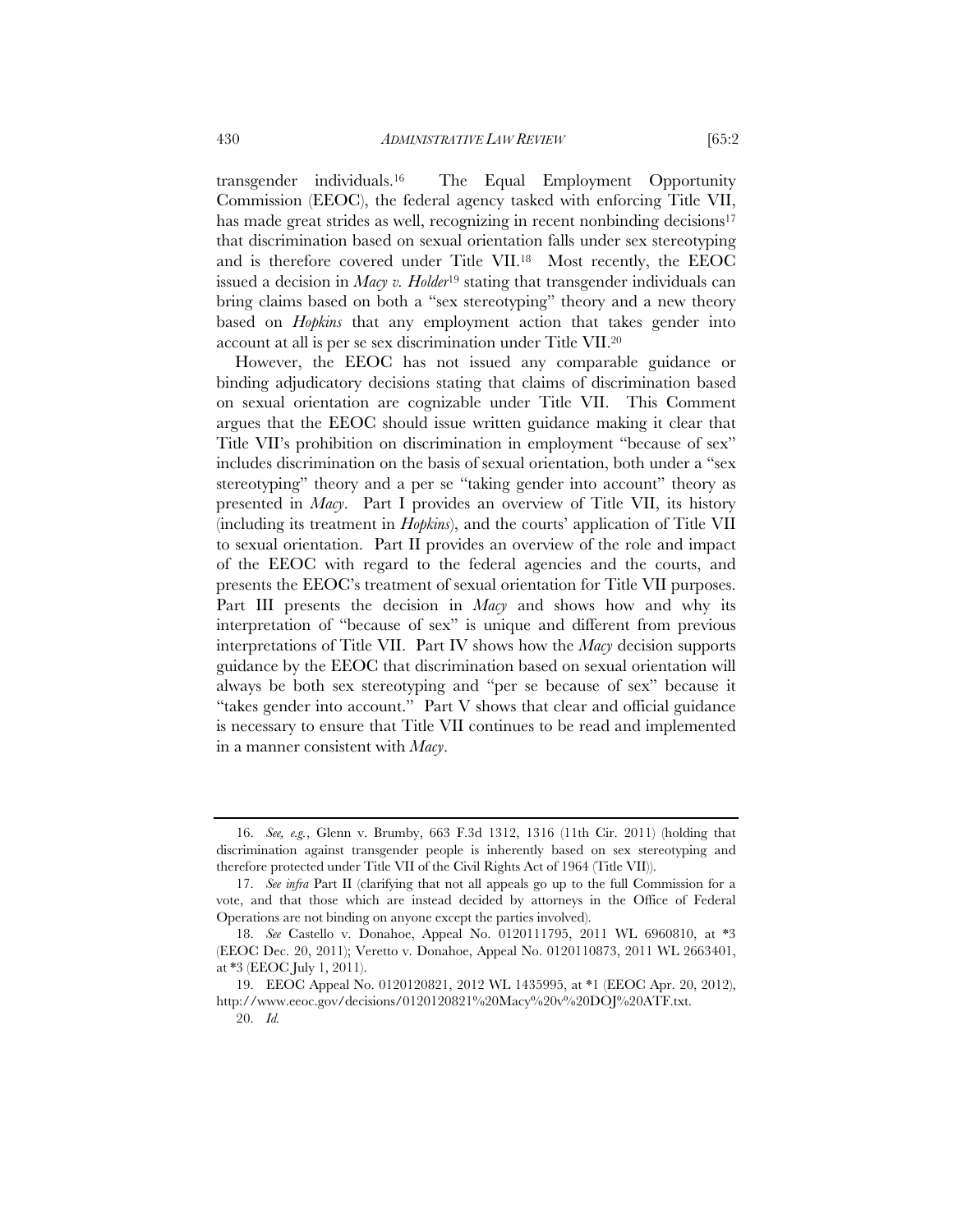#### I. THE HISTORY OF TITLE VII

The idea that Title VII's "because of sex" provision could be interpreted to prohibit one man's harassment of another,<sup>21</sup> refusing promotion to a woman who acted aggressively,22 denying a job to a person identifying as transgender,<sup>23</sup> or harassing someone for being  $gay^{24}$  was almost certainly not in the minds of Congress when Title VII was first passed in 1964. To be sure, determining what *was* in the minds of Congress has been a difficult task from the start—the House debate on the addition of "sex" to Title VII encompasses no more than nine pages,<sup>25</sup> and the word "sex" was added to the statute only two days before its passage in the House.26 Representative Howard Smith, a Virginia Democrat who had a history of railing *against*  civil rights,27 introduced the amendment to have "sex" included in the statute and is often credited with having introduced the provision in an attempt to derail the entire bill.28

Given this sparse and confusing background, the first courts to deal with the "because of sex" provision tended toward the conservative, often attempting to use the "plain language" of the statute and subsequent legislation to determine the scope and meaning of "sex."29 What little legislative history there was clearly indicated that Congress considered the protection of women as the purpose of including the provision,<sup>30</sup> and thus,

- 22. Price Waterhouse v. Hopkins, 490 U.S. 228, 234–35 (1989).
- 23. *Macy*, 2012 WL 1435995 at \*9.
- 24. *Castello*, 2011 WL 6960810, at \*2–3.
- 25. *See* 110 CONG. REC. 2,577–84 (1964).
- 26. *See id.* at 2,804–05.

 27. *See* Robert C. Bird, *More Than A Congressional Joke: A Fresh Look at the Legislative History of Sex Discrimination of the 1964 Civil Rights Act*, 3 WM. & MARY J. WOMEN & L. 137, 151–52 (1997) (relating that Representative Smith fought against the Civil Rights Bill, the Fair Employment Practices Commission, and other pieces of legislation offering protection to minorities prior to 1964).

 28. *See, e.g.*, Deborah Epstein, *Can a "Dumb Ass Woman" Achieve Equality in the Workplace? Running the Gauntlet of Hostile Environment Harassing Speech*, 84 GEO. L.J. 399, 409 n.62 (1996) (asserting that the amendment adding the "sex" provision to Title VII was proposed by anticivil rights, conservative legislators in an attempt to defeat the bill entirely). *But see, e.g.*, Bird, *supra* note 27, at 157–58 (stating that, while Representative Smith was against the Civil Rights Act in general and his actions did indicate that he was not serious about his proposed amendment, he actually believed that, if the Act was to pass, that the "sex" provision should be included to protect white women competing against black women in employment).

 29. *See, e.g.*, Holloway v. Arthur Andersen & Co., 566 F.2d 659, 662 (9th Cir. 1977) (using both the plain meaning of the statute and legislative activity subsequent to Title VII's passage to determine that Congress meant the word "sex" to be understood traditionally).

 30. *See* 110 CONG. REC. 2577–84 (1964) (showing that every statement made on the House floor regarding the "sex" provision referenced its significance for women).

 <sup>21.</sup> Oncale v. Sundowner Offshore Servs., Inc., 523 U.S. 75, 79–80 (1998).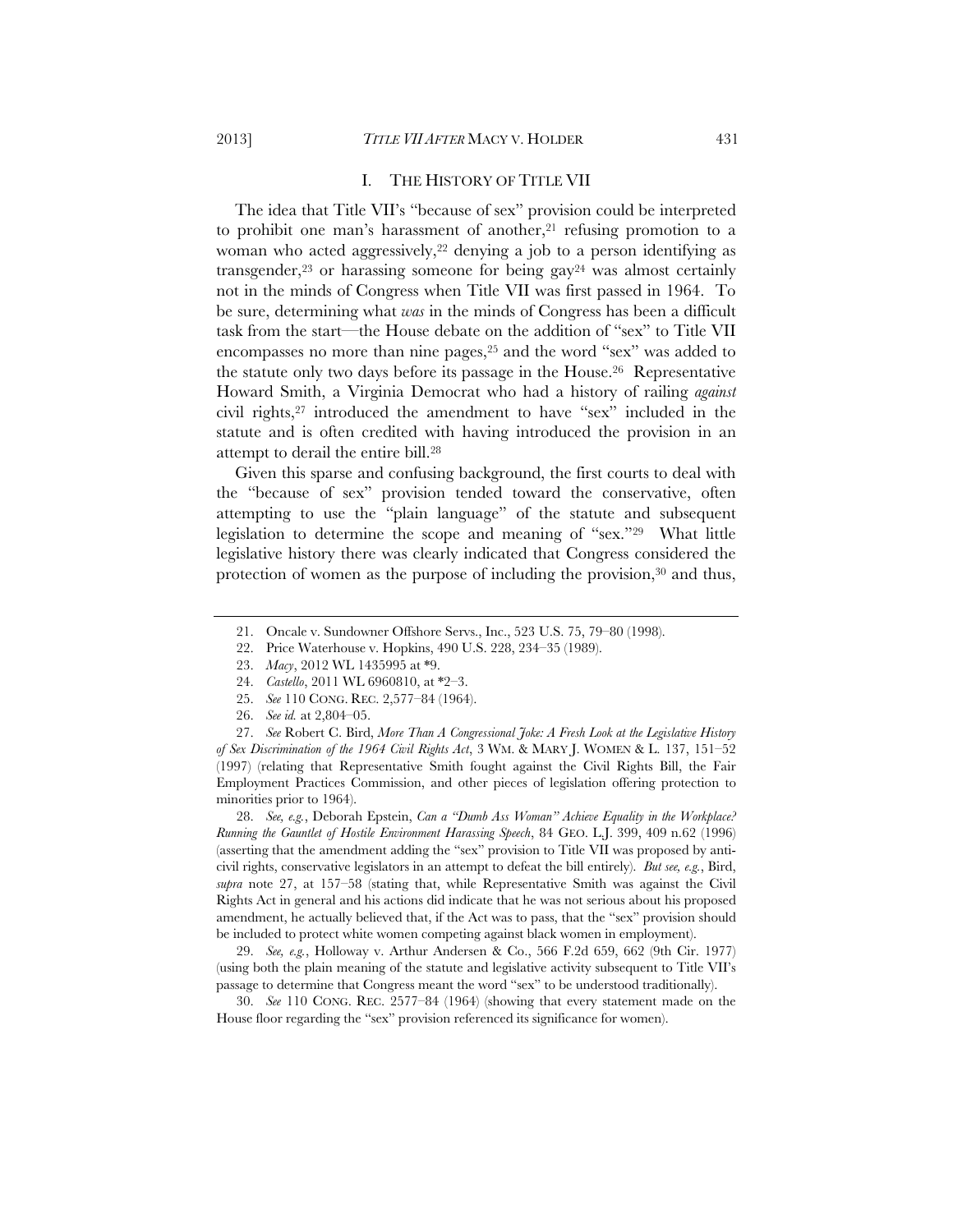courts found no difficulty in construing the statute to protect biological women from discrimination in employment on the basis of being women.<sup>31</sup> More expansive interpretations were originally struck down, as courts strove to remain true to congressional intent.32

However, this strict, conservative reading of Title VII did not last long. Over time, courts interpreted the statute to protect many more people in many more and diverse situations. The protections of Title VII were applied to men as well as women,<sup>33</sup> and the Court found discrimination in such varied situations as a company's refusal to allow fertile women to perform certain jobs34 and an employer's refusal to accept applications from women with preschool aged children while accepting applications from men with preschool aged children.35 Courts determined that sexual harassment was always "because of sex,"<sup>36</sup> and plaintiffs began to bring more and more theories before the courts as to why their specific instances of being discriminated against were "because of sex" under Title VII.

Arguably one of the most important interpretations of "because of sex" came from the 1989 Supreme Court case *Price Waterhouse v. Hopkins*.37 Hopkins was a senior manager in an accounting firm who had been denied

 <sup>31.</sup> *See, e.g.*, Bowe v. Colgate–Palmolive Co., 416 F.2d 711, 718 (7th Cir. 1969) (holding that a seniority system allowing men to bid for all plant jobs but prohibiting women from bidding for jobs that require lifting over thirty-five pounds was impermissible employment discrimination on the basis of sex under Title VII because being a man was not a bona fide occupational qualification for lifting over thirty-five pounds).

 <sup>32.</sup> *See, e.g.,* Gen. Electric Co. v. Gilbert, 429 U.S. 125, 128 (1976) (holding that an employer's disability benefits plan does not violate Title VII just because it fails to cover pregnancy-related disabilities).

 <sup>33.</sup> *See* Newport News Shipbuilding & Dry Dock Co. v. EEOC, 462 U.S. 669, 685 (1983) (holding that a health benefits plan covering employees and their spouses that provided greater pregnancy-related coverage to female employees than to the spouses of male employees constituted discrimination against male employees on the basis of sex under Title VII); Diaz v. Pan Am. World Airways, 442 F.2d 385, 388 (5th Cir. 1971) (holding that refusal to hire men to be flight attendants was impermissible sex discrimination under Title VII).

 <sup>34.</sup> *See* Int'l Union v. Johnson Controls, Inc., 499 U.S. 187, 197, 222 (1991) (holding that a company policy excluding fertile women from lead-exposed jobs was discrimination because of sex under Title VII).

 <sup>35.</sup> *See* Phillips v. Martin Marietta Corp., 400 U.S. 542, 547 (1971) (Marshall, J., concurring) (per curiam) ("When performance characteristics of an individual are involved, even when parental roles are concerned, employment opportunity may be limited only by employment criteria that are neutral as to the sex of the applicant.").

 <sup>36.</sup> *See* Meritor Sav. Bank v. Vinson, 477 U.S. 57, 65 (1986) (holding that sexual harassment, even that which does not lead to economic injury, is impermissible sex discrimination under Title VII when it creates a hostile work environment).

 <sup>37.</sup> *See* 490 U.S. 228 (1989) (holding that gender role stereotypes also fall under Title VII protection).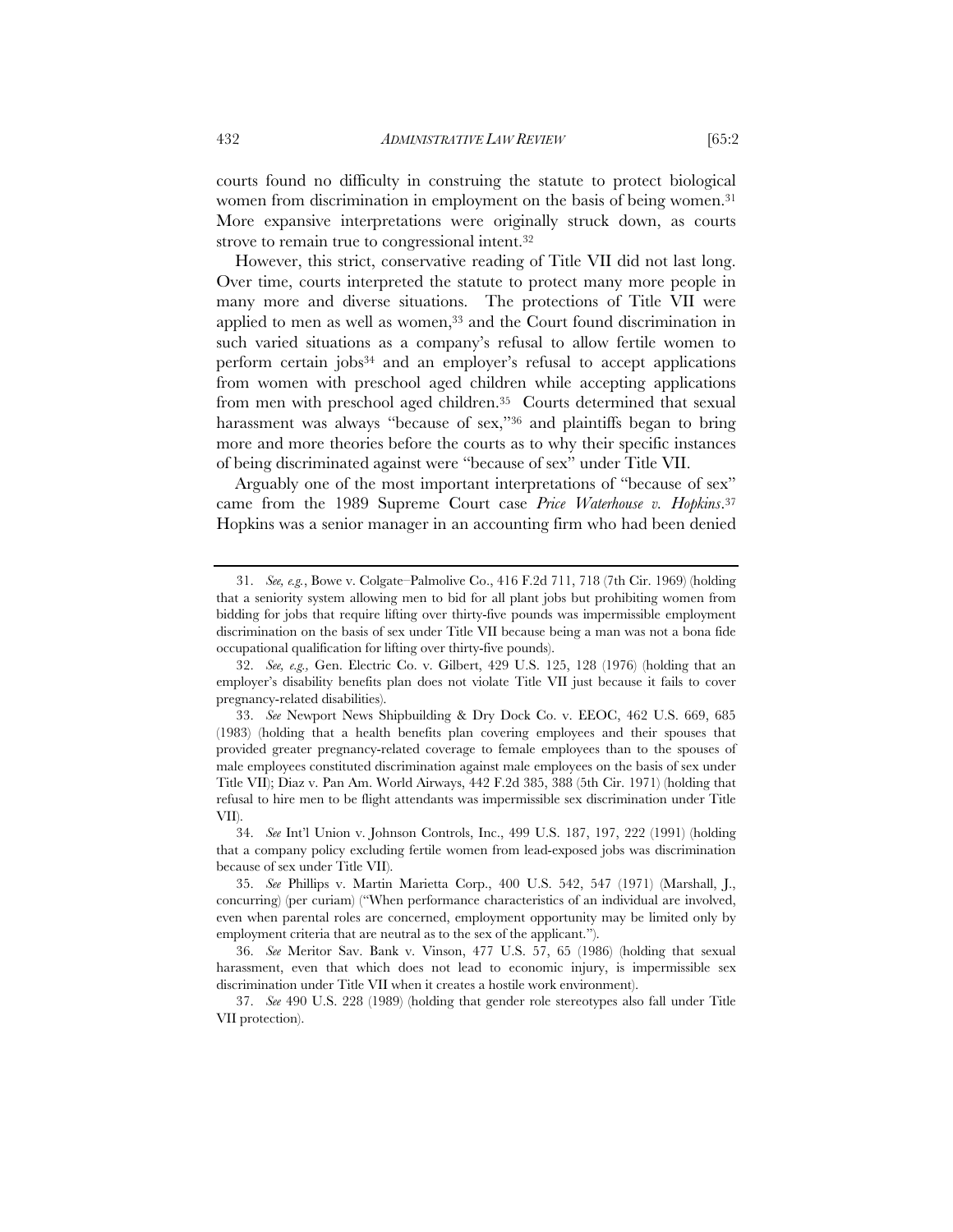partnership because she exhibited traits considered to be traditionally masculine, such as acting aggressively, refusing to wear makeup, and generally walking, talking, and dressing in an unfeminine manner.38 The Court held that Hopkins had been discriminated against "because of sex" under Title VII because she had been denied partnership on the basis of "sex stereotyping."39

Under this reasoning, courts would no longer just look at whether discrimination was based on a person's gender, but would also look at whether discrimination was based on a person's transgression of "gender norms" or for acting in a manner traditionally associated with the opposite sex.40 As the Court in *Hopkins* stated, discriminating against an employee for transgressing gender norms violated Title VII because, under Title VII, "an employer may not take gender into account."41

The fact that extensions of Title VII went far beyond Congress's originally anticipated protection of women was addressed explicitly in 1998, in *Oncale v. Sundowner Offshore Services, Inc.*42 In *Oncale*, the Court extended Title VII's protections to prohibiting same-sex harassment between heterosexual males.43 In doing so, the Court recognized that Congress had not passed Title VII to prohibit this kind of harassment but reconciled its decision by stating clearly that, while discrimination such as this,

was assuredly not the principal evil Congress was concerned with when it enacted Title VII . . . statutory prohibitions often go beyond the principal evil to cover reasonably comparable evils, and it is ultimately the provisions of our laws rather than the principal concerns of our legislators by which we are governed.44

This statement made clear that the judiciary could apply Title VII to any employment discrimination that it deemed to be "because of sex," regardless of Congress's original intent.

The *Oncale* Court's decision to focus less on congressional intent in interpreting Title VII was not without foundation. After the statute's original passage in 1964, Congress's subsequent amendments to Title VII did little to lessen the confusion around the sex provision. The Equal Employment Opportunity Act of 1972 amended Title VII to add state and local governments, educational institutions, and the federal government to those entities subject to Title VII's admonitions but was conspicuously silent

 <sup>38.</sup> *Id.* at 233, 235.

 <sup>39.</sup> *Id.* at 257–58.

 <sup>40.</sup> *Id.*

 <sup>41.</sup> *Id.* at 244–45.

 <sup>42. 523</sup> U.S. 75 (1998).

 <sup>43.</sup> *Id.* at 82.

 <sup>44.</sup> *Id.* at 79.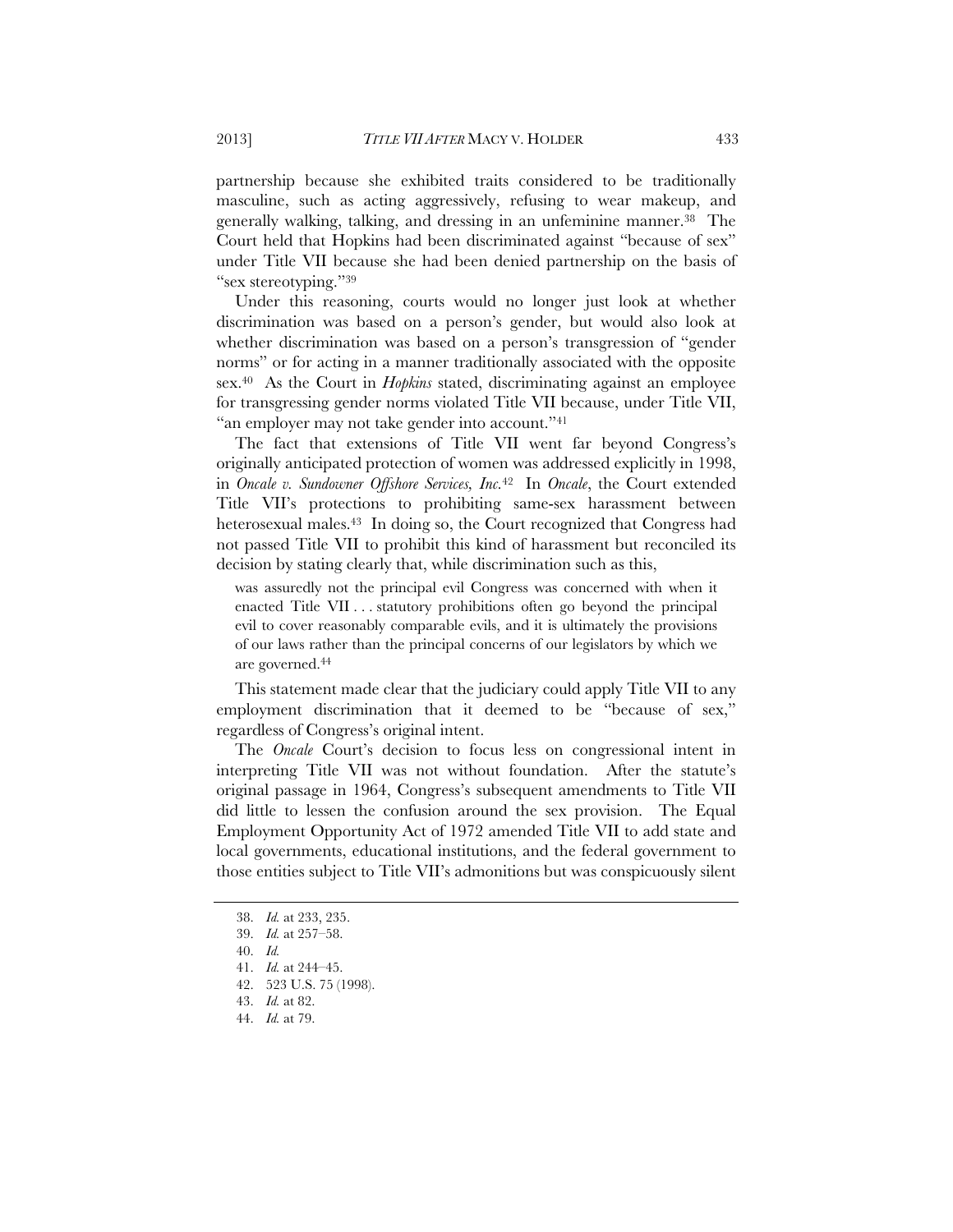as to the meaning of "because of sex," even though many cases had arisen around the country making it clear that courts were struggling to interpret the provision.45 Although the EEOC had issued a new rule providing some guidelines as to how "because of sex" should be interpreted in 1972,46 Congress remained silent until 1978, for the first time adding some clarification to "because of sex" by stating that the provision included discrimination on the basis of pregnancy via the Pregnancy Discrimination Act of 1978.<sup>47</sup> This was the only amendment to Title VII to address the meaning of "sex:" when Congress again amended Title VII in the Civil Rights Act of 1991, there was no mention of how courts should interpret "because of sex."48

Although this lack of meaningful guidance from Congress allowed courts to extend Title VII far beyond its original interpretation,<sup>49</sup> this trend did not reach discrimination involving sexual orientation or gender identity. In fact, plaintiffs identifying as LGBT attempting to bring cases not related to their sexual orientation or gender identity often had their cases dismissed where heterosexual plaintiffs would most likely have prevailed.<sup>50</sup> Those who brought claims alleging that discrimination based on sexual orientation or gender identity *was* "because of sex" fared much worse. In *DeSantis v.* 

 <sup>45.</sup> Pub. L. No. 92-261, § 701, 86 Stat. 103, 103 (codified as amended at 42 U.S.C. § 2000e (1972)). *Compare* Doe v. Osteopathic Hosp. of Wichita, Inc., 333 F. Supp. 1357, 1362 (D. Kan. 1971) (holding that a woman could not be fired because she was pregnant under Title VII), *with* Cheatwood v. S. Cent. Bell Tel. & Tel. Co., 303 F. Supp. 754, 759 (M.D. Ala. 1969) (stating that an employer could have a rule against pregnant women being hired for certain positions without violating Title VII).

 <sup>46.</sup> *See* Guidelines on Discrimination Because of Sex, 29 C.F.R. § 1604.2 (2012) (addressing confusion surrounding the meaning of "bona fide occupational qualification," sex-oriented state employment legislation, separate lines of progression and seniority systems for men and women, distinctions based on marital status, job advertisements, employment agencies, pre-employment inquiries as to sex, the Equal Pay Act, and "fringe benefits").

 <sup>47.</sup> *See* Pub. L. No. 95-555, 92 Stat. 2076 (1978) (codified as amended at 42 U.S.C. § 2000e (2006)).

 <sup>48.</sup> *See* Pub. L. No. 102-166, 105 Stat. 1071 (codified as amended at 42 U.S.C. § 1981 (2006)).

 <sup>49.</sup> *See, e.g.*, Nichols v. Azteca Rest. Enter., Inc., 256 F.3d 864, 870, 875 (9th Cir. 2001) (holding that harassment against a man for "walking and carrying his serving tray 'like a woman'" was impermissible sex stereotyping under Title VII).

 <sup>50.</sup> *See, e.g.*, Spearman v. Ford Motor Co., 231 F.3d 1080, 1086–87 (7th Cir. 2000) (finding that coworkers calling the male plaintiff a "bitch" and drawing graffiti associating the plaintiff with a drag queen was not discrimination based on sex under *Hopkins* because this was not discrimination based on the sex stereotype that the plaintiff was too feminine, but rather discrimination based on sexual orientation, despite the fact that the plaintiff had not put his orientation at issue). *But see* Rene v. MGM Grand Hotel, Inc., 305 F.3d 1061, 1063 (9th Cir. 2002) (en banc) ("[S]exual orientation is irrelevant for purposes of Title VII. It neither provides *nor precludes* a cause of action for sexual harassment." (emphasis added)).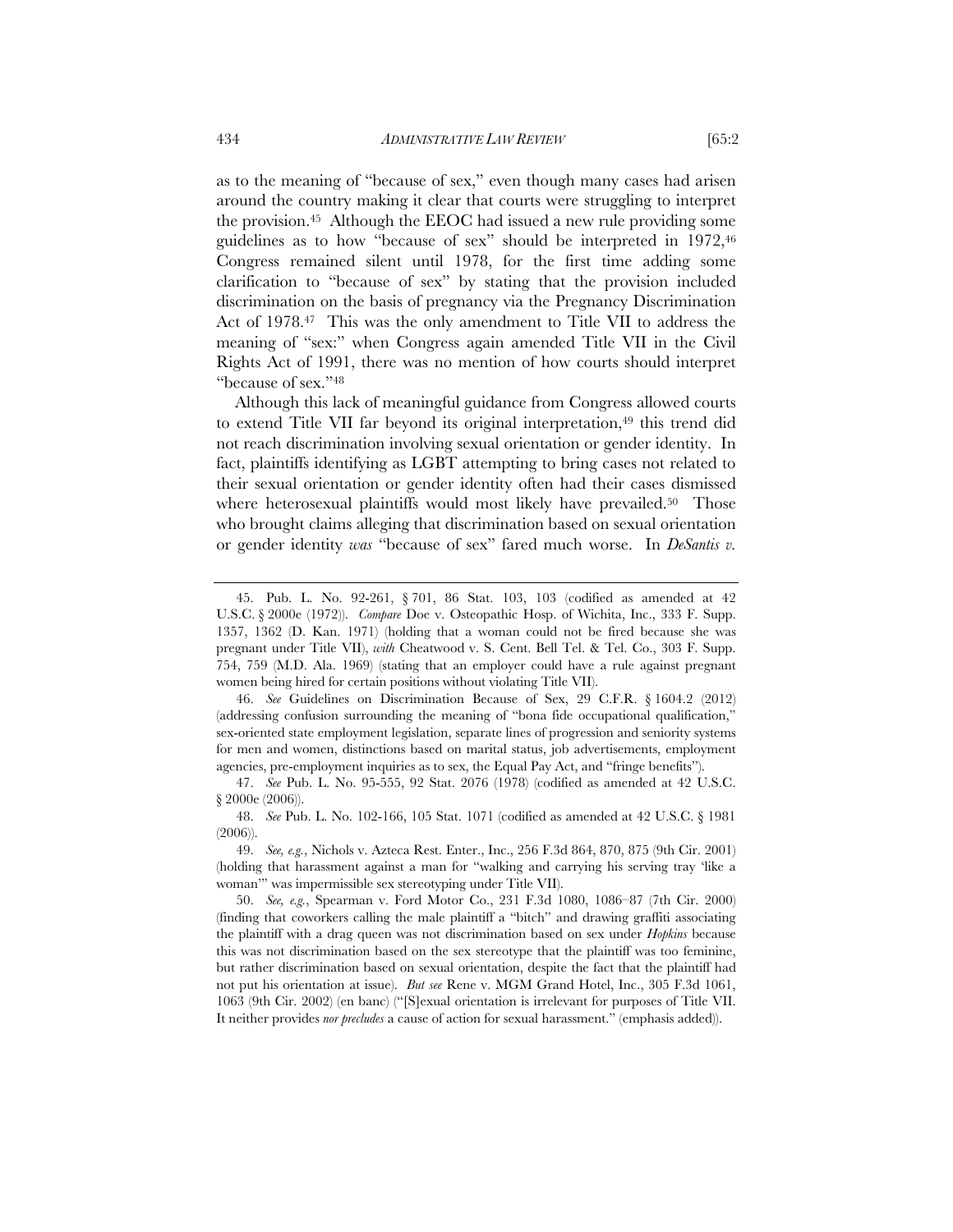*Pacific Telephone & Telegraph Co.*,51 the court rejected an argument that discrimination against a man for being attracted to other men was sex discrimination under Title VII.52 Although the plaintiff argued that he would have been treated differently if he were a woman and therefore the discrimination was "because of sex," the court responded that this argument was merely an attempt to "bootstrap Title VII protection for homosexuals," and that discrimination on the basis of sexual orientation was not impermissible under Title VII because it affected biological males and females equally.53 Even those who attempted to bring cases under a *Hopkins* sex stereotyping claim,54 arguing that they were being discriminated against for violating the gender norm of being attracted to the opposite sex,55 were turned away. In *Vickers v. Fairfield Medical Center*,56 the court found that discrimination based on perceived homosexuality and therefore a failure to "conform to the traditionally masculine role" in sexual relationships was not impermissible sex discrimination under a *Hopkins* sex stereotyping theory because the harassment was not based on the plaintiff's gender nonconformity, but rather his perceived homosexuality.57

Recently, courts have become much more receptive to finding that discrimination against transgender people is impermissible sex stereotyping under Title VII.<sup>58</sup> In *Glenn v. Brumby*,<sup>59</sup> Glenn informed her employer that

 57. *Id.* at 763; *see also* Dawson v. Bumble & Bumble, 398 F.3d 211 (2d Cir. 2005) (distinguishing between sex stereotypes and stereotypes based on sexual orientation to find no Title VII discrimination).

 58. *See* Glenn v. Brumby, 663 F.3d 1312, 1320–21 (11th Cir. 2011) (finding that firing a transgender person in the process of transitioning from male to female on "the sheer fact of the transition" is inherently based on sex stereotyping and therefore protected under Title VII) (citing Lewis v. Smith, 731 F.2d 1535, 1537–38 (11th Cir. 1984)); Schwenk v. Hartford, 204 F.3d 1187, 1202–03 (9th Cir. 2000) (holding that a prison guard's sexual assault of a preoperative male-to-female transgender prisoner was "because of gender" under Title VII because the guard's actions were motivated by the fact that she failed to "conform to socially-constructed gender expectations"); Schroer v. Billington, 577 F. Supp. 2d 293, 305– 06 (D.D.C. 2008) (holding that rescinding a job offer after learning that the applicant intended to transition from male to female was impermissible sex stereotyping under Title VII regardless of whether the rescinding of the offer was based on whether the employer "perceived Schroer to be an insufficiently masculine man, an insufficiently feminine woman,

 <sup>51. 608</sup> F.2d 327 (9th Cir. 1979) (partially abrogated by *Nichols*, although not referring to the court's treatment of sexual orientation).

 <sup>52.</sup> *Id.* at 334.

 <sup>53.</sup> *Id.* at 331.

 <sup>54.</sup> *See supra* notes 37–41 and accompanying text (explaining that, under the *Hopkins* sex stereotyping theory, discriminating against someone for failing to conform to certain norms associated with their gender, such as refusing to promote a woman who acts "too manly" in dress, appearance, or demeanor, is discrimination "because of sex" under Title VII).

 <sup>55.</sup> *See infra* Part IV (discussing the "sex stereotyping" theory of discrimination).

 <sup>56. 453</sup> F.3d 757 (6th Cir. 2006).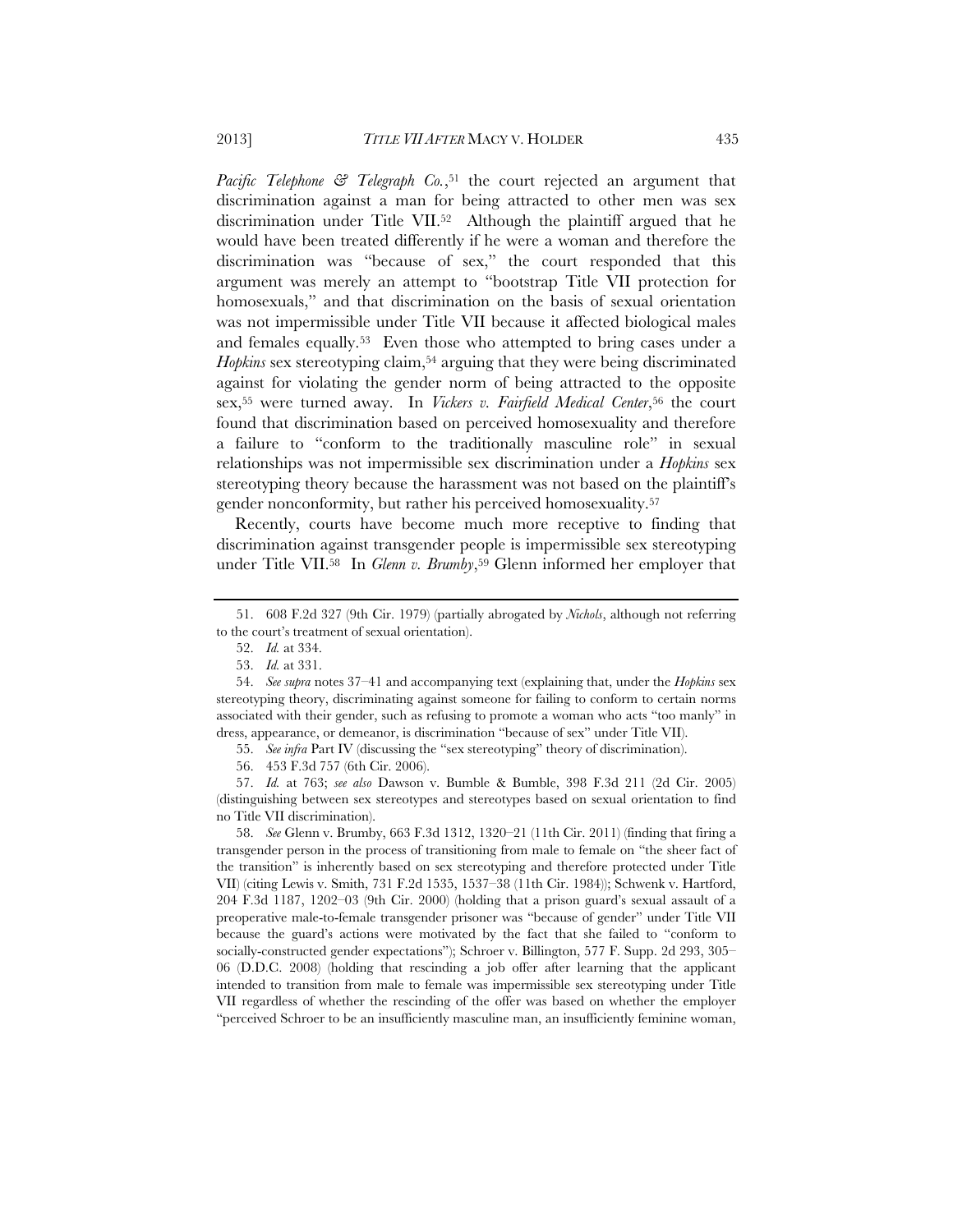she was preparing to transition from male to female and was immediately fired as a result. The court found that firing Glenn because of "the sheer fact of the transition"60 was inherently sex stereotyping because discrimination against transgender people constitutes discrimination on the basis of gender nonconformity.61 Although many believe that the kinds of arguments made in *Glenn* directly extend to sexual orientation, only a minority of courts have indicated that lesbian, gay, and bisexual (LGB) people may someday be able to succeed on a sex stereotyping theory,62 and none have yet made that leap. No courts have accepted the argument that discrimination based on sexual orientation is per se "because of sex."

## II. THE ROLE AND IMPACT OF THE EEOC

Although the courts have made few steps in extending Title VII to LGB people, the EEOC has made much greater strides. This is no surprise: in much of the history of Title VII's evolution, the first steps in adopting new interpretations have been taken by the EEOC in issuing guidelines and making adjudicatory decisions.63 The scope of the EEOC's power to substantively interpret Title VII has been the subject of much dispute, <sup>64</sup> and many believe that the agency has no such statutory authority.<sup>65</sup> However,

 63. *See, e.g.*, Meritor Sav. Bank, FSB v. Vinson, 477 U.S. 57, 65 (1986) (citing EEOC Guidelines defining sexual harassment and relying on them to support a finding that "hostile environment" sexual harassment is sex discrimination under Title VII).

 64. *See* Rebecca Hanner White, *The EEOC, the Courts, and Employment Discrimination Policy: Recognizing the Agency's Leading Role in Statutory Interpretation*, 1995 UTAH L. REV. 51 (1995) (analyzing whether the EEOC has been delegated interpretation and rulemaking authority by Congress to interpret Title VII, the Americans with Disabilities Act, and the Age Discrimination in Employment Act).

 65. *See, e.g.*, *Transcript of April 25, 2012 Meeting*, U.S. EQUAL EMP. OPPORTUNITY COMMISSION (2012), http://www1.eeoc.gov//eeoc/meetings/4-25-12/

transcript.cfm?renderforprint=1 (last visited May 14, 2013) ("We are an enforcement agency. We have the authority to issue, amend, or rescind federal procedural regulations. We have no authority to make substantive changes in the law by issuing guidance that goes beyond what is contained in the statutes as interpreted by the courts. Our job is to follow Congressional intent and court interpretations; not make new law.").

or an inherently gender-nonconforming transsexual").

 <sup>59. 663</sup> F.3d 1312 (11th Cir. 2011).

 <sup>60.</sup> *Id.* at 1320–21.

 <sup>61.</sup> *Id.* at 1320*.*

 <sup>62.</sup> *See, e.g.*, Centola v. Potter, 183 F. Supp. 2d 403, 410 (D. Mass. 2002) ("Conceivably, a plaintiff who is perceived by his harassers as stereotypically masculine in every way except for his actual or perceived sexual orientation could maintain a Title VII cause of action alleging sexual harassment because of his sex due to his failure to conform with sexual stereotypes about what 'real' men do or don't do.").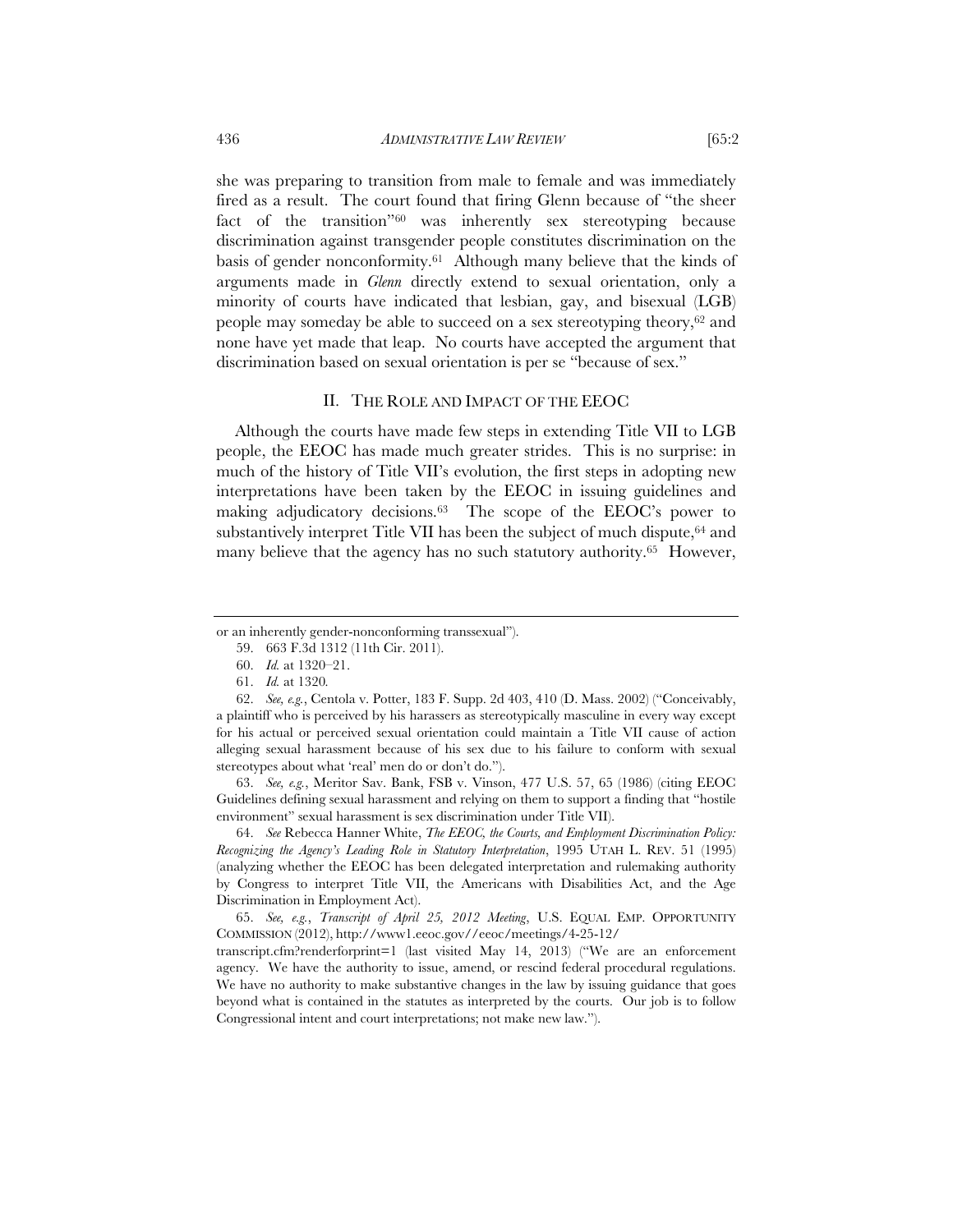the agency has issued numerous "guidelines,"66 which, though unofficial regulations and lacking the force of law granted by statutory mandate,<sup>67</sup> are still afforded some deference by courts.68 Similarly, EEOC adjudicatory decisions are granted some judicial deference, and although they are not binding on anyone outside the federal sector, they are often treated as indications of what will constitute "good practice" in the future.69 It is no wonder that the EEOC has had such influence on and foresight into how the courts will interpret Title VII—the Commission was established in 1964 by Title VII itself, and its sole duty is to enforce most federal laws regarding employment discrimination, including Title VII.70 In addition to promulgating guidance as to how these laws should be interpreted, the Commission investigates complaints and conducts mediation between employers and employees in the private sector and can bring lawsuits in federal court against private employers accused of discrimination.71 In the federal sector, the EEOC accepts appeals in individual cases and is charged with determining whether the agencies are interpreting and applying the law correctly.72

Not all appeals of federal sector employment discrimination, however, go before the full Commission and so not all decisions have the same

 69. EEOC's Federal Training & Outreach Division, *What Does the* Macy *Decision Mean for Title VII?*, U.S. EQUAL EMP. OPPORTUNITY COMMISSION (June 15, 2012), http://www.eeoc.gov/federal/training/brown\_bag\_macy.cfm (stating that agencies should begin to treat the *Macy* decision as prohibiting discrimination on the basis of sexual orientation under Title VII as well).

 <sup>66.</sup> *See EEOC Regulations*, U.S. EQUAL EMP. OPPORTUNITY COMMISSION, http://www.eeoc.gov/laws/regulations/ (last visited May 14, 2013).

 <sup>67.</sup> *See* 42 U.S.C. § 2000e-12(a) (2006) (expressly delegating to the EEOC only the power to issue procedural rules).

 <sup>68.</sup> *See, e.g.*, Chevron U.S.A., Inc. v. Natural Res. Def. Council, Inc., 467 U.S. 837, 866 (1984) (holding that agency action must be given deference by the courts as long as Congress has not spoken directly on the issue and the agency's construction of the statute is reasonable); Griggs v. Duke Power Co., 401 U.S. 424, 433–34 (1971) ("The administrative interpretation of the Act by the [EEOC] is entitled to great deference [and since] the Act and its legislative history support the Commission's construction, this affords good reason to treat the guidelines as expressing the will of Congress.") (citations omitted); Skidmore v. Swift & Co., 323 U.S. 134, 140 (1944) (holding that informal agency processes, while not deserving of *Chevron* deference, "do constitute a body of experience and informed judgment to which courts and litigants may properly resort for guidance").

 <sup>70.</sup> *See* 42 U.S.C. § 2000e-4 (2006). *But see Workplace Laws Not Enforced by the EEOC*, U.S. EQUAL EMP. OPPORTUNITY COMMISSION, http://www.eeoc.gov/laws/other.cfm (last visited Jan. 24, 2013) (providing a list of federal employment laws not enforced by the EEOC).

 <sup>71.</sup> *See About the EEOC: Overview*, U.S. EQUAL EMP. OPPORTUNITY COMMISSION, http://www.eeoc.gov/eeoc/ (last visited May 14, 2013).

 <sup>72.</sup> *Id.*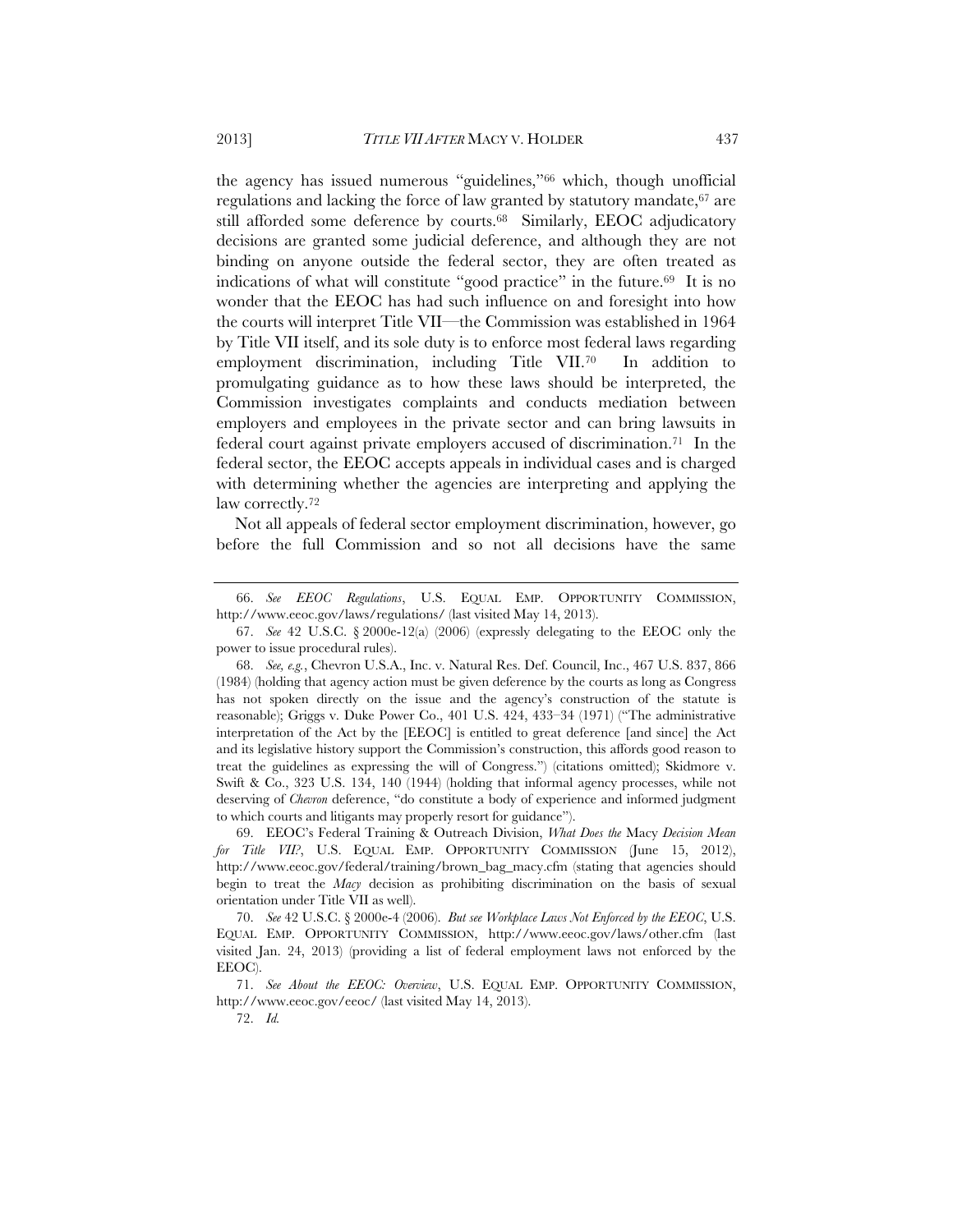precedential and binding effect on the agencies.73 The Commission is a bipartisan body made up of five members and a General Counsel, which are appointed by the President, all subject to confirmation by the Senate.74 Given the limited number of commissioners and the thousands of claims that are submitted per year, the Commission delegates much of its adjudicatory power to the Office of Federal Operations, where writing attorneys issue most of the opinions that come out of the EEOC.75 These opinions, while binding on the parties involved, do not have the precedential weight of actual Commission decisions and agencies are not required to adopt their interpretations of federal law.76 As a result, the only truly binding authority on the federal agencies issuing from the EEOC comes from the thirty to fifty cases that actually make their way up to the full Commission for a vote every year.77

Given this system, the EEOC's treatment of sexual orientation is somewhat convoluted. There is binding precedent from the Commission that "Title VII's prohibition of discrimination based on sex does not include sexual preference or sexual orientation."78 However, two decisions have recently been issued through the Office of Federal Operations indicating that discrimination based on sexual orientation *is* discrimination based on sex for Title VII purposes under a *Hopkins* sex stereotyping theory.79 In *Veretto v. Donahoe*, the Office of Federal Operations found that discrimination against a man for marrying another man was a valid sex stereotyping claim, because it was discrimination based on the stereotype that "marrying a woman is an essential part of being a man," as well as

 <sup>73.</sup> *See* EEOC's Federal Training & Outreach Division, *supra* note 69 (stating that only thirty to fifty cases actually go before the full Commission per year, and only these cases have precedential effect on future federal sector cases).

 <sup>74.</sup> *See The Commission*, U.S. EQUAL EMP. OPPORTUNITY COMMISSION, http://www.eeoc.gov/eeoc/commission.cfm (last visited May 14, 2013).

 <sup>75.</sup> *See* EEOC Federal Training & Outreach Division, *supra* note 69.

 <sup>76.</sup> *Id.*

 <sup>77.</sup> *Id.*

 <sup>78.</sup> Johnson v. Frank, Appeal No. 01911827, 1991 WL 1189760, at \*3 (EEOC Dec. 19, 1991); *see also* Morrison v. Dalton, Appeal No. 01930778, 1994 WL 746296, at \*1 (EEOC June 16, 1994) (holding that harassment in the form of one coworker informing other coworkers that complainant was gay and had been observed kissing another man was not based on his sex, but rather his sexual orientation, and was therefore not impermissible discrimination "due to sex" under Title VII); *see also* Yost v. Runyon, Appeal Nos. 01965505 & 01965383, 1997 WL 655997, at \*2 (EEOC Oct. 2, 1997) (holding that discrimination based on sexual orientation was not prohibited by Title VII).

 <sup>79.</sup> *See* Castello v. Donahoe, Appeal No. 0120111795, 2011 WL 6960810, at \*2–3 (EEOC Dec. 20, 2011); Veretto v. Donahoe, Appeal No. 0120110873, 2011 WL 2663401, at \*3 (EEOC July 1, 2011).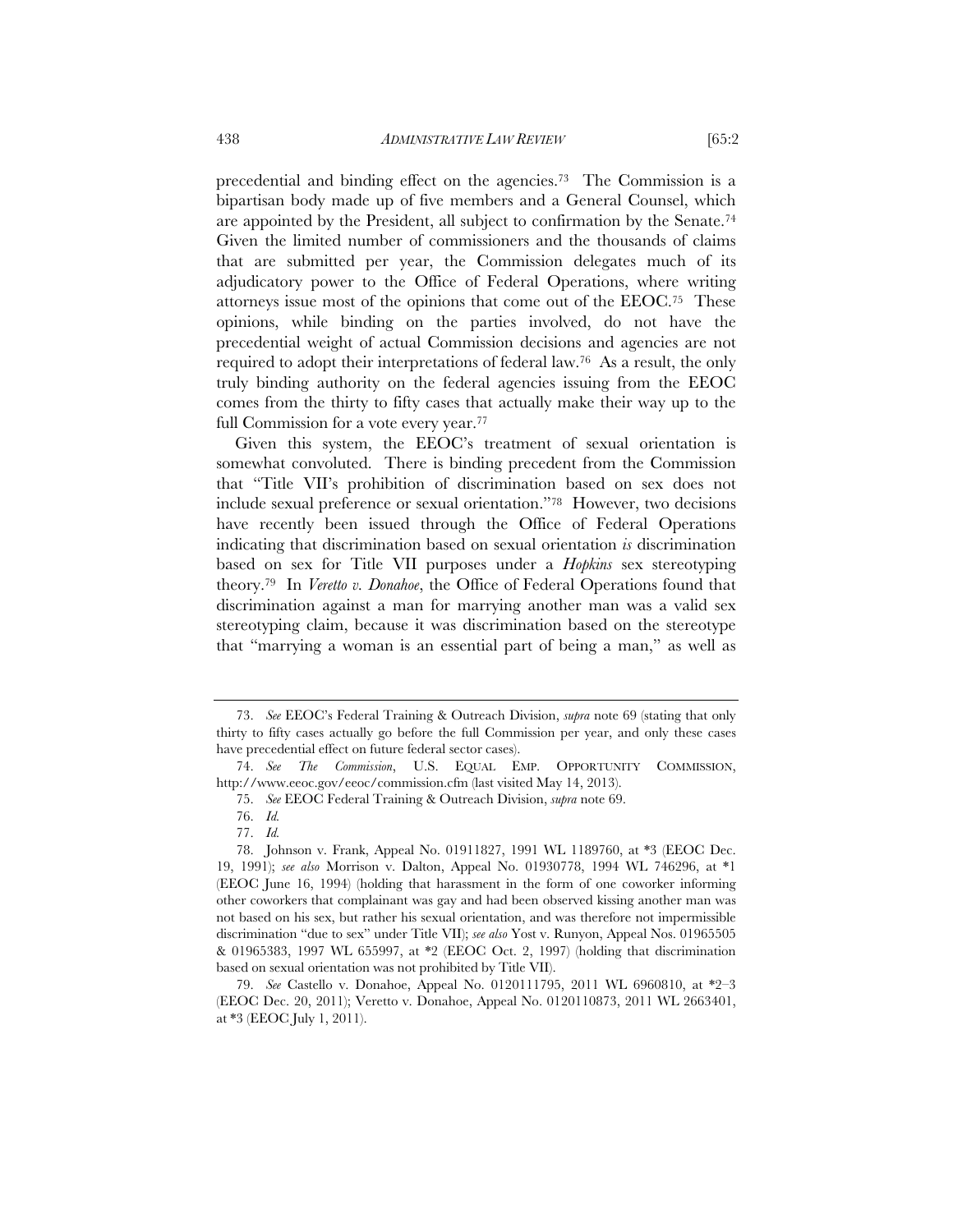stereotypes about gender roles in marriage.80Similarly, in *Castello v. Donahoe*, the Office of Federal Operations found that discrimination against a woman for being attracted to other women was a valid sex stereotyping claim under Title VII, because it was discrimination based on the stereotype that women should only be attracted to and have relationships with men.<sup>81</sup>

These decisions, while not binding on federal agencies, indicate that the EEOC intends to allow claims based on sexual orientation under a sex stereotyping theory under Title VII.<sup>82</sup> This inference is supported by recent informal statements by the elements within the EEOC indicating that agencies should begin to treat discrimination based on sexual orientation as cognizable under Title VII.83 However, there is still no official guidance or binding precedent from the EEOC to clarify this point.

## III. THE DECISION: *MACY V. HOLDER*

While there may be no binding precedent from the EEOC stating that sexual orientation is covered under Title VII, there *is* binding precedent regarding transgender people. In *Macy v. Holder*, Ms. Macy—a police detective from Phoenix who was still presenting as a man at the time—had applied for and been given assurances that she would be hired for a position with the Bureau of Alcohol, Tobacco, Firearms and Explosives (ATF).<sup>84</sup> After going through a significant number of steps in the hiring process and being told repeatedly that she would be hired, Ms. Macy disclosed to ATF that she was in the process of transitioning from male to female and days later was informed that the position she had applied for was no longer available due to budget constraints.85 Upon further investigation, Ms. Macy learned that the position had in fact been offered to someone else and filed a formal Equal Employment Opportunity complaint with ATF, alleging discrimination in hiring based on sex.86 When the agency failed to

 <sup>80.</sup> *Veretto*, 2011 WL 2663401, at \*3.

 <sup>81.</sup> *Castello*, 2011 WL 6960810, at \*2–3.

 <sup>82.</sup> *See* EEOC's Federal Training & Outreach Division, *supra* note 69 (stating that *Castello* and *Veretto*, while not binding, reflect the EEOC's intention to find that discrimination on the basis of sexual orientation is impermissible discrimination "based on sex" under Title VII).

 <sup>83.</sup> *See id.* (showing EEOC Commissioner Chai Feldblum advising an agency EEO employee that, although there is no binding precedent on the subject, she expects to see cases applying *Macy* to sexual orientation in the future, and so it would be smart for agencies to treat discrimination based on sexual orientation as "because of sex" under Title VII).

 <sup>84.</sup> EEOC Appeal No. 0120120821, 2012 WL 1435995, at \*1 (EEOC Apr. 20, 2012).

 <sup>85.</sup> *Id.* 

 <sup>86.</sup> *Id.* at \*2.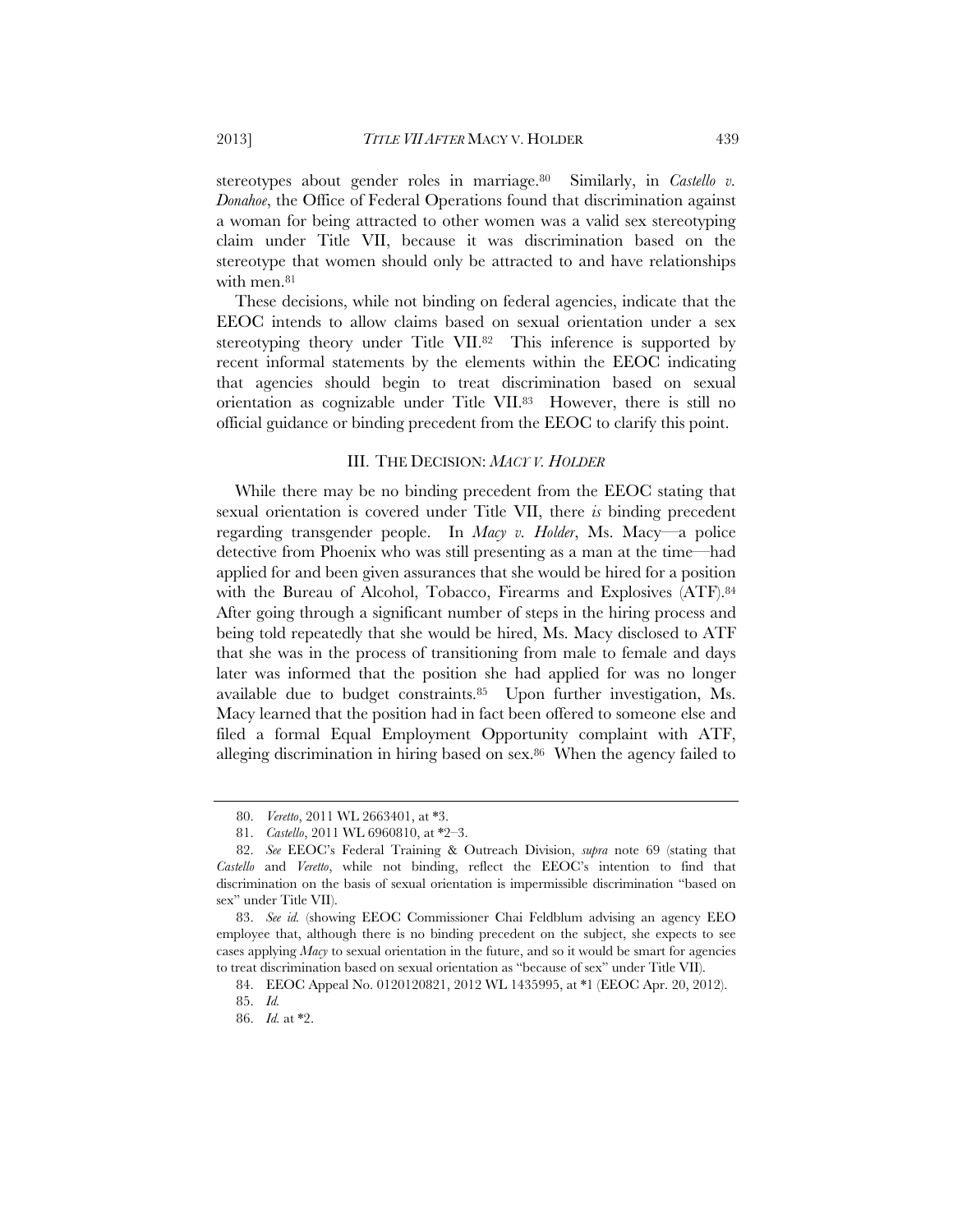identify her claim as sex discrimination, instead creating a separate claim of "discrimination based on gender identity," Ms. Macy appealed her case to the EEOC.87

In a reversal of its previous position,<sup>88</sup> the full Commission held that "discrimination based on gender identity, change of sex, and/or transgender status" is discrimination "because of sex" under Title VII.89 In making this determination, the EEOC utilized two important theories: a traditional "sex stereotyping" theory90 and a new "per se because of sex" theory, both based on the Supreme Court's decision in *Hopkins.*

Under the "sex stereotyping" theory, the Commission stated that, as in *Hopkins*, "gender discrimination occurs any time an employer treats an employee differently for failing to conform to any gender-based expectations or norms."91 Following this theory, the Commission recognized that discrimination against someone for being transgender is always based on a person transgressing the gender-based expectation and norm that people born biologically male should identify as men and people born biologically female should identify as women. As a result, the Commission stated that discrimination against transgender people is always "because of sex" under Title VII.92 In coming to this conclusion, the Commission cited *Brumby* and other cases finding sex stereotyping in discrimination against transgender people,93 and reiterated *Hopkins*'s admonition that discriminating against someone for failing to act sufficiently masculine (for men) or feminine (for women) is discrimination on the basis of sex under Title VII.94 This argument was a direct extension of the sex stereotyping theory as it had been used in the past.95

However, the Commission did not confine its decision to this sex stereotyping theory. In addition to that argument, the Commission introduced a new theory in Title VII jurisprudence: that transgender

 <sup>87.</sup> *Id.* 

 <sup>88.</sup> *See* Kowalczyk v. Brown, Appeal No. 01942053, 1996 WL 124832, at \*1 n.1 (EEOC Dec. 27, 1994) (holding that withdrawing an offer of employment on the basis of "transsexualism" is not discrimination "because of sex" for Title VII purposes); Campbell v. Espy, Appeal No. 01931703, 1994 WL 652840, at \*3 (EEOC July 21, 1994); Casoni v. U.S. Postal Serv., Appeal No. 01840104, 1984 WL 485399, at \*3 (EEOC Sept. 28, 1984).

 <sup>89.</sup> *Macy*, 2012 WL 1435995 at \*1.

 <sup>90.</sup> *See supra* notes 39–41 and accompanying text (outlining the *Hopkins* sex stereotyping theory).

 <sup>91.</sup> *Macy*, 2012 WL 1435995 at \*6.

 <sup>92.</sup> *Id.* 

 <sup>93.</sup> *See supra* note 58.

 <sup>94.</sup> *Macy*, 2012 WL 1435995, at \*7–9.

 <sup>95.</sup> *See supra* notes 39–41 and accompanying text (outlining the *Hopkins* sex stereotyping theory).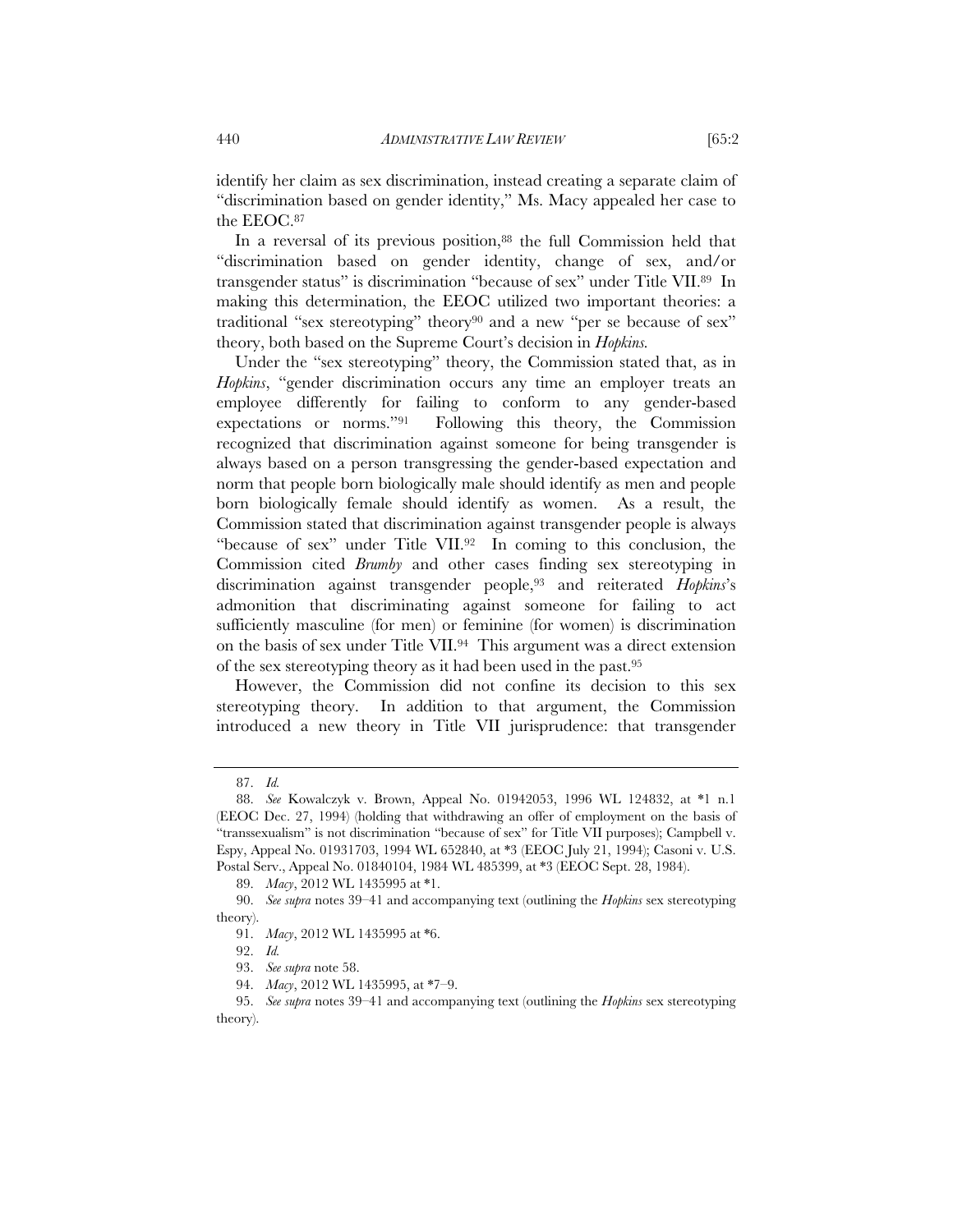individuals could bring a cognizable claim under Title VII on the basis of transgender status alone, *without* arguing sex stereotyping.96 The Commission relied on a new per se theory of sex discrimination that any employment decision that *takes sex into account* is per se sex discrimination under Title VII.97 In adopting this interpretation, the Commission cited *Hopkins*'s language that "an employer may not take gender into account in making an employment decision"98 and that employers could not allow "sex-linked evaluations to play a part in the decisionmaking process."99 In short, the Commission determined that any employment decision that takes gender into account in any way is impermissible discrimination under Title VII on the basis of sex.100 As the Commission stated,

[An] employer has engaged in disparate treatment 'related to the sex of the victim' . . . regardless of whether an employer discriminates against an employee because the individual has expressed his or her gender in a nonstereotypical fashion, because the employer is uncomfortable with the fact that the person has transitioned or is in the process of transitioning from one gender to another, *or because the employer simply does not like that the person is identifying as a transgender person*. 101

As a result of *Macy*, not only was previous Title VII "sex stereotyping" jurisprudence extended to transgender individuals, but a new "per se because of sex" theory was introduced. Under this new theory, the Commission followed *Hopkins*'s lead by focusing less on whether an employment decision treated men and women differently and more on Congress's intent that certain characteristics should never be taken into account at all in employment decisions, and that employers should instead be focusing on the job-related merits of each applicant.<sup>102</sup> This theory made it clear that any discrimination based on the fact that a person is transgender is "per se because of sex" for Title VII purposes.

# IV. HOW THE *MACY* RATIONALE DIRECTLY EXTENDS TO THE COVERAGE OF SEXUAL ORIENTATION UNDER TITLE VII

The sex stereotyping and "per se because of sex" theories on which the

 <sup>96.</sup> *Macy*, 2012 WL 1435995, at \*10.

 <sup>97.</sup> *Id.* at \*9.

 <sup>98.</sup> *Id.* at \*7 (citing Price Waterhouse v. Hopkins, 490 U.S. 228, 244 (1989)).

 <sup>99.</sup> *Id.* at \*6 (citing 490 U.S. at 255) (internal alterations omitted).

 <sup>100.</sup> *See id.* at \*8; EEOC's Federal Training & Outreach Division, *supra* note 69 (explaining the *Macy* decision to agency employees and stating that "if gender's on the brain, if gender is clearly being taken into account, that's a violation of Title VII").

 <sup>101.</sup> *Macy*, 2012 WL 1435995, at \*7 (emphasis added) (citing Schwenk v. Hartford, 204 F.3d 1187, 1202 (9th Cir. 2000)).

 <sup>102.</sup> *See Hopkins*, 490 U.S. at 228, 239, 243.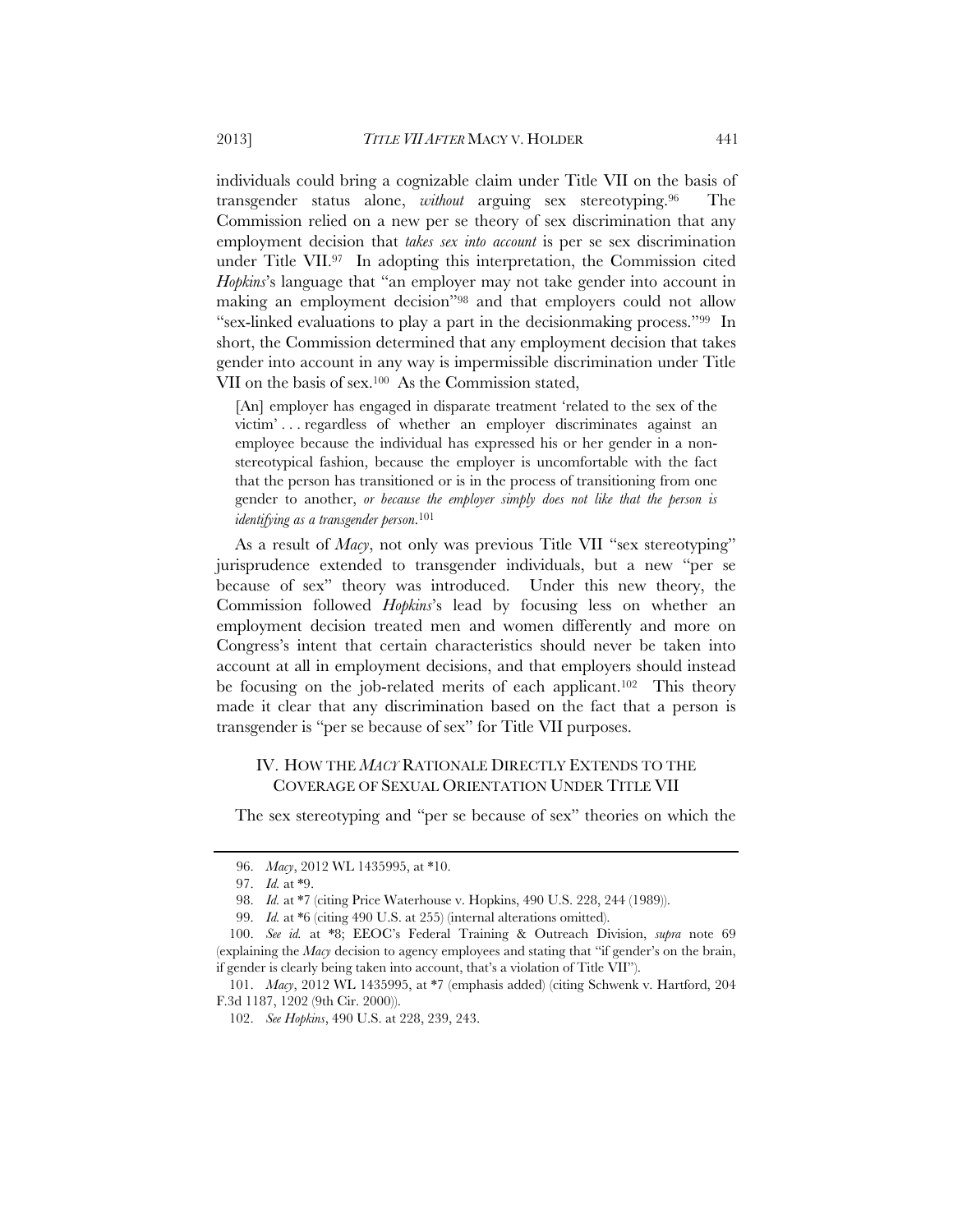Commission based its decision in *Macy* can be applied directly to LGB people, and therefore the EEOC should issue official guidance to the agencies that discrimination based on sexual orientation is impermissible sex discrimination under Title VII. Under a sex stereotyping theory, discrimination on the basis of sexual orientation is always going to be the result of the LGB person violating the gender norm of being attracted to the opposite sex. It is incontrovertible that, in our society, there is a distinct gender norm that men should be attracted to only women, and women should be attracted to only men. When an employer discriminates on the basis of sexual orientation, they are acting because the person in question is violating the gender norm that he or she should be attracted to the opposite sex.103 Just as the impermissible discrimination in *Hopkins* was directed at the plaintiff for being a woman who transgressed gender norms by acting masculinely,104 a gay woman who is discriminated against for being a woman who acts masculinely by having the traditionally male trait of being attracted to women is being discriminated against on the basis of a sex stereotype. As a result, discrimination on the basis of sexual orientation should always be impermissible under a Title VII sex stereotyping theory.

Just as in *Macy*, however, sex stereotyping is not the only theory by which discrimination on the basis of sexual orientation is impermissible under Title VII. Under *Macy*'s "per se because of sex theory," discrimination on the basis of sexual orientation will also always be "because of sex." This is not because LGB people inherently present themselves more masculinely (for women) or femininely (for men) than heterosexual people,  $105$  although that is certainly a stereotype on its own.106 The reason that those who

 <sup>103.</sup> *See* Varona & Monks, *supra* note 14, at 84 ("[G]ay people, simply by identifying themselves as gay, are violating the ultimate gender stereotype—heterosexual attraction. Since there is a 'presumption and prescription that erotic interests are exclusively directed to the opposite sex,' those who are attracted to members of the same sex contradict traditional notions about appropriate behavior for men and women.") (citing Sylvia Law, *Homosexuality and the Social Meaning of Gender*, 1988 WIS. L. REV. 187, 196 (1988)).

 <sup>104. 490</sup> U.S. 228 (1989).

 <sup>105.</sup> *See* EEOC's Federal Training & Outreach Division, *supra* note 69 (quoting Dan Vail, Acting Assistant General Counsel in the Office of General Counsel for the EEOC) ("Stereotyping is not just about how you look or how you present yourself or your mannerisms . . . discrimination on the basis of sexual orientation inherently, inevitably is grounded in the notion that the person you're harassing or discriminating against because they're gay or lesbian or bisexual, that that victim, that person, doesn't adhere to the norm that you want them to adhere to, which is if you're born a man, then you should be attracted only to women.").

 <sup>106.</sup> *See* John Stossel & Gena Binkley, *Gay Stereotypes: Are They True?*, ABC NEWS (Sept. 15, 2006), http:///www.abcnews.go.com/2020/story?id=2449185&page=

<sup>1#</sup>UXL887WG1I4 (addressing and dispelling the stereotype that gay men are super stylish, obsessed with fashion, and tend to prefer more feminine professions, while lesbians like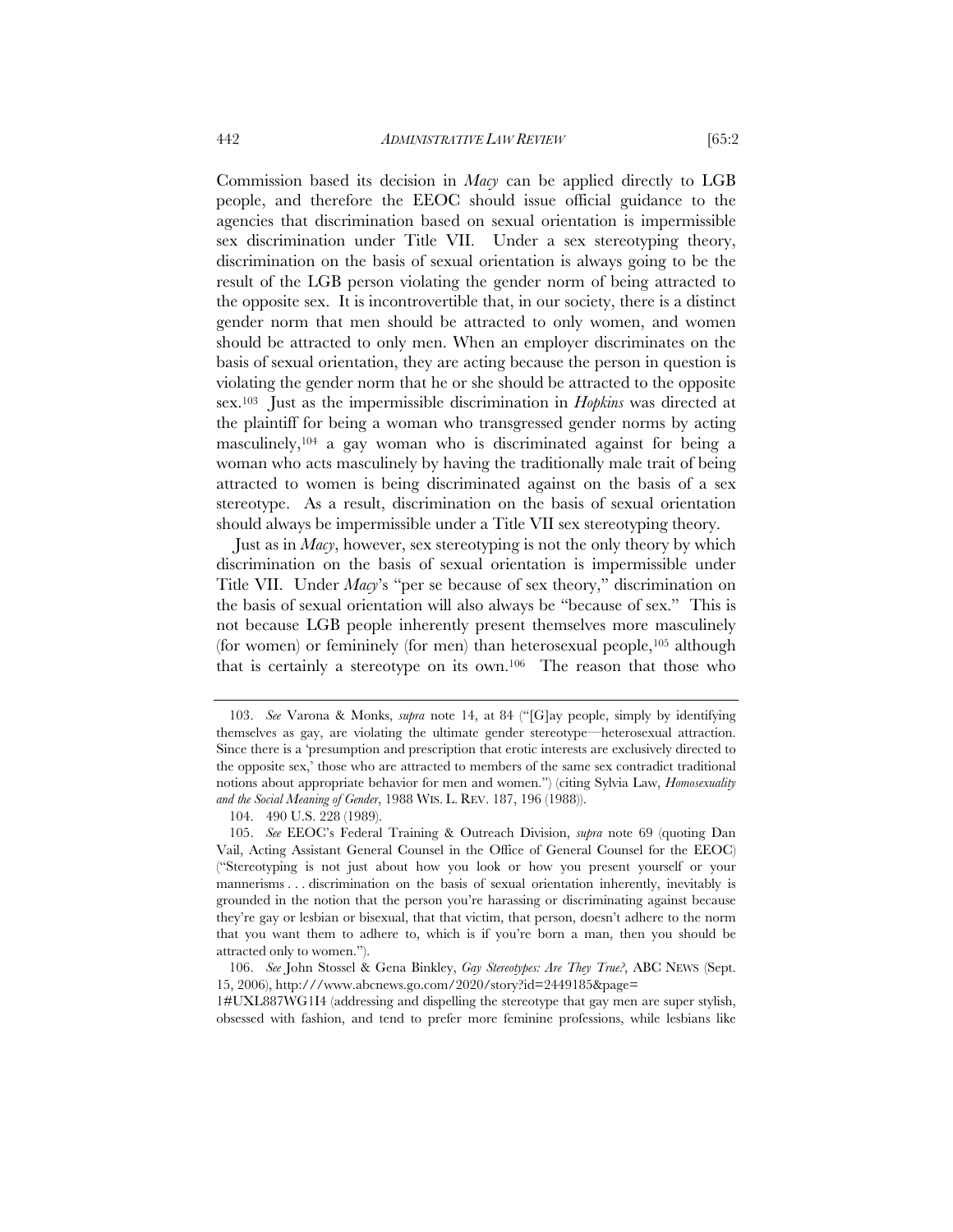discriminate on the basis of sexual orientation will always have "gender on the brain" is because one's sexual orientation is always about the gender of the person one is attracted to. People identifying as LGB are attracted to people of the same sex: women are attracted to women and men are attracted to men (at least some of the time, in the case of bisexuals).107 Consider the following example:

Situation  $\Delta$ : Pat (male) is attracted to Beth (female). Employer is okay with this, and allows Pat to remain employed.

Situation B: Pat (female) is attracted to Beth (female). Employer is not okay with this, and fires Pat.

In Situation A, where Pat is heterosexual, there is no discrimination; in Situation B, where Pat is homosexual, there is. The difference between the two situations will always be not just Pat's sexual orientation but also Pat's gender. Pat's attraction to women is only okay with the employer if Pat is a man. Because Pat's gender matters to the employer and is taken into account, discrimination against Pat for her sexual orientation will always be based on the fact that Pat is a woman attracted to women and not a man attracted to women. Although most situations of discrimination are likely to be more nuanced than in this example, as long as the employer is discriminating on the basis of sexual orientation they will necessarily be treating a woman who is attracted to women differently than a man who is attracted to women, and vice versa. This means that employers who discriminate on the basis of sexual orientation always act differently on the basis of the employee's gender and have "gender on the brain," and thus the discrimination is "per se because of sex" under the *Macy* reasoning.

Although the above hypothetical clearly demonstrates that the *Macy* sex stereotyping and "per se because of sex" theories directly apply to LGB people when discrimination is based on sexual orientation,108 courts and agencies have failed to acknowledge these kinds of arguments in the past.109 In the next section, this Comment outlines how courts have justified this failure and why it is thus crucial that the EEOC issue clear guidance that discrimination based on sexual orientation always provides a basis for a cognizable claim under Title VII.

sports and the military).

 <sup>107.</sup> *See* MERRIAM–WEBSTER'S COLLEGIATE DICTIONARY 126 (11th ed. 2007) (defining "bisexual" as "of, relating to, or characterized by a tendency to direct sexual desire toward both sexes"); *Id.* at 596 (defining "homosexual" as "of, relating to, or characterized by a tendency to direct sexual desire toward another of the same sex").

 <sup>108.</sup> *But see infra* Part V.

 <sup>109.</sup> *See infra* Part V.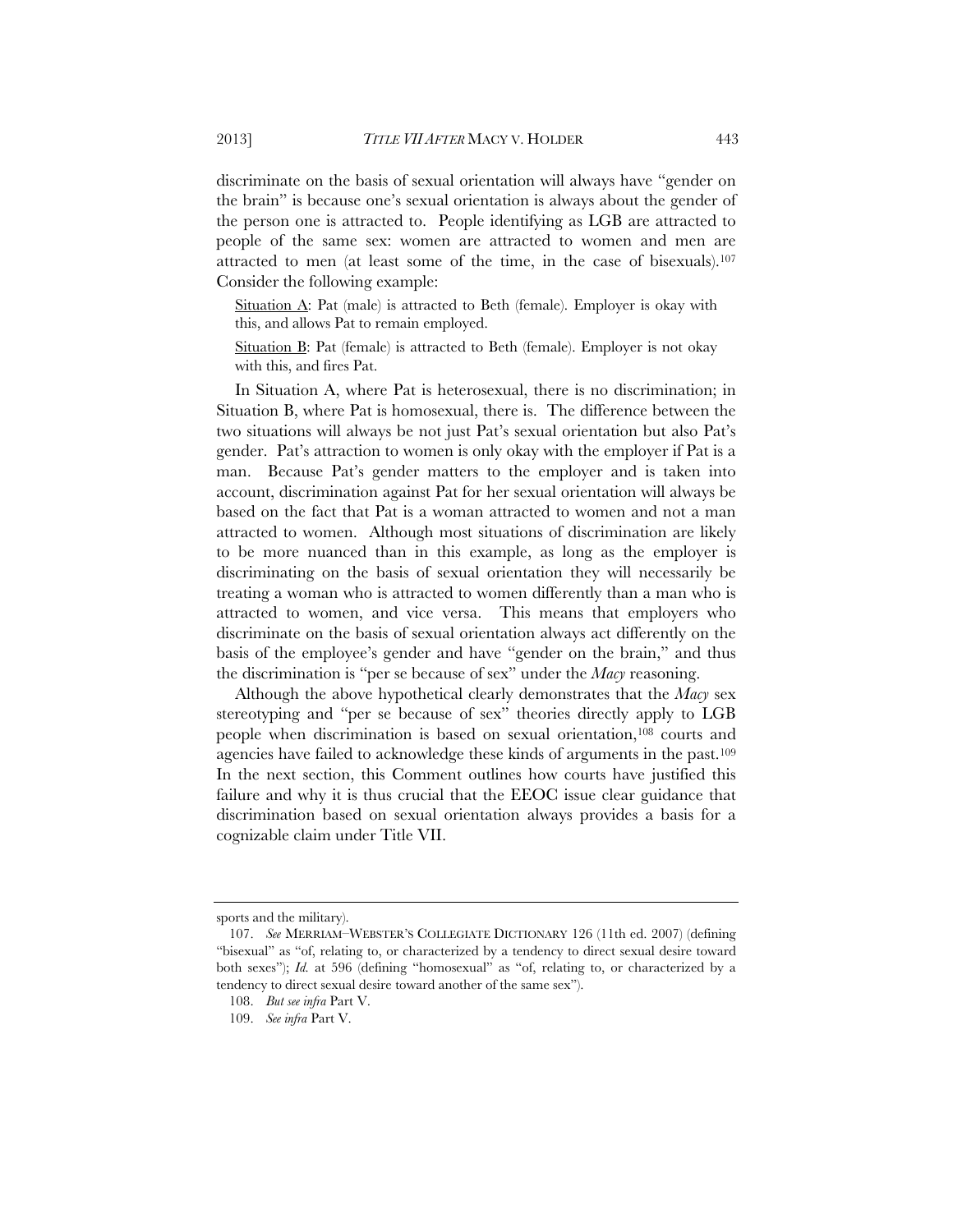#### V. WHY THE EEOC MUST ISSUE GUIDANCE

Given the previous discussion, one might wonder why anything further is required from the EEOC beyond the *Macy* decision. After all, if discrimination against gay and lesbian people is so clearly sex stereotyping and so clearly does take gender into account,<sup>110</sup> why is that reasoning not enough? Because the EEOC has both acknowledged the sex stereotyping argument in nonbinding decisions<sup>111</sup> and suggested that agencies start to treat claims of discrimination based on sexual orientation as "because of sex,"<sup>112</sup> it might seem that the public should be content to wait until a claim based on sexual orientation eventually reaches the full Commission. The Commission could then apply *Macy* using the aforementioned reasoning, thereby effecting a binding decision on the agencies.

There are two reasons why prompt guidance<sup>113</sup> is necessary to ensure that LGB people are protected from discrimination under Title VII. First, precedent shows that the *Macy* decision could be interpreted in a manner that does not include discrimination based on sexual orientation as "because of sex." Second, the practice and makeup of the EEOC could allow a new Administration and new Commission members to apply those alternate interpretations sooner rather than later.

As to the first issue, much of the confusion in Title VII jurisprudence has centered on how exactly to characterize certain kinds of discrimination, because characterization has a lot to do with whether the discrimination is covered under Title VII. With sexual orientation, one could characterize the situation as shown in Part IV,114 where men are discriminated against for transgressing the gender norm that they should be attracted to women, and vice versa.115 This characterization, if employed, makes it obvious that the discrimination is based on sex stereotyping and takes gender into

114. *See supra* Part IV.

 <sup>110.</sup> *See supra* Part IV.

 <sup>111.</sup> *See* Castello v. U.S. Postal Serv., EEOC Appeal No. 0120111795 2 (Dec. 12, 2011), *available at* http://www.eeoc.gov/decisions/0520110649.txt; Veretto v. U.S. Postal Serv., EEOC Appeal No. 0120110873, 2011 WL 2663401, at \*3 (2011) (finding that discrimination on the basis of sexual orientation can be considered impermissible sex stereotyping under Title VII).

 <sup>112.</sup> *See* EEOC's Federal Training & Outreach Division, *supra* note 69 (advising an agency employee that, although there is no binding precedent on the subject, the Commission expects to see cases applying *Macy* to sexual orientation in the future and suggesting that agencies address sexual orientation discrimination under Title VII based on *Castello* and *Veretto*).

 <sup>113.</sup> *See supra* notes 65–68 and accompanying text (showing that the EEOC does not have the power to promulgate substantive regulations and, thus, can only substantively interpret Title VII through guidelines).

 <sup>115.</sup> *Id.*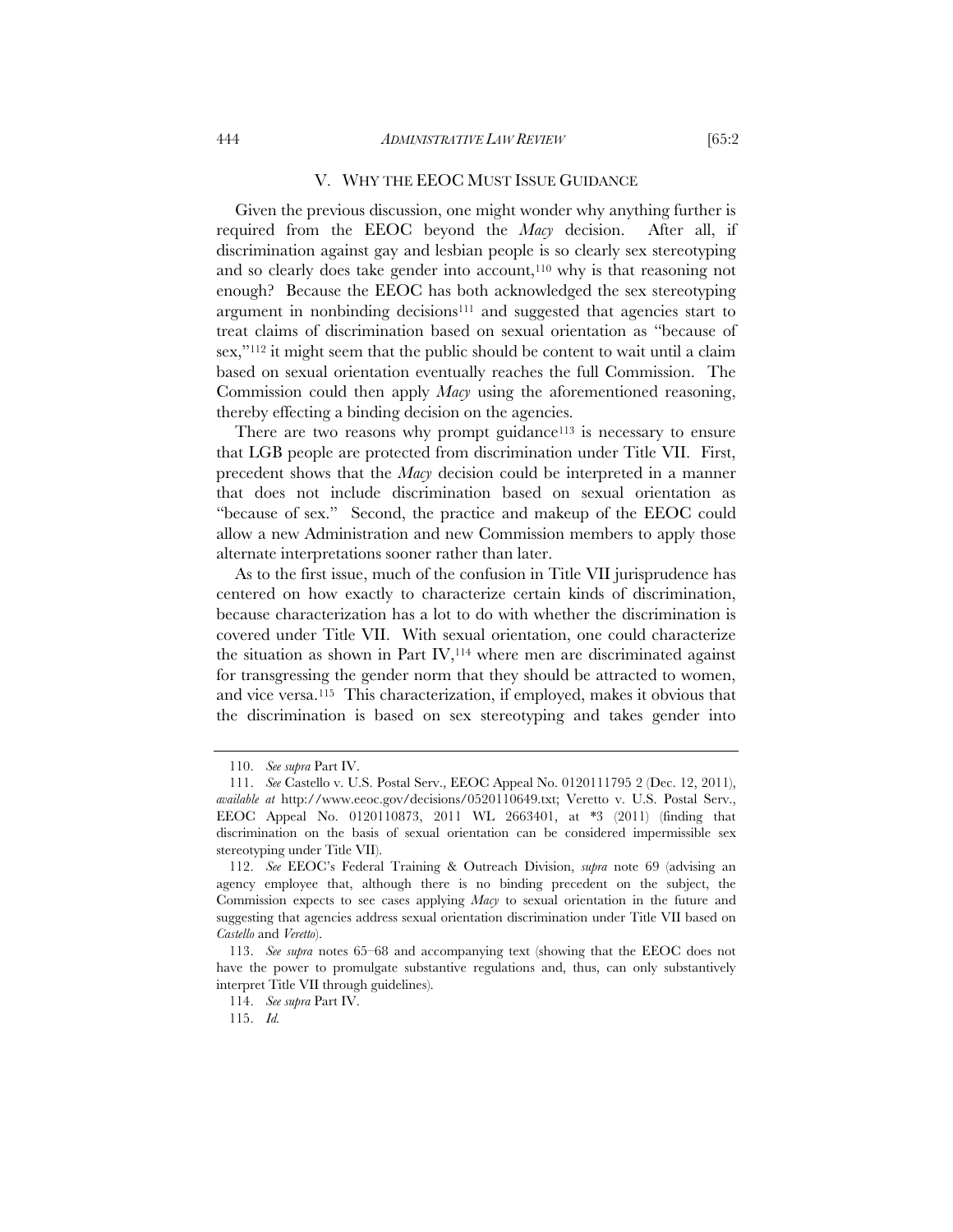account. However, one could also characterize the situation as men and women being discriminated against equally for being attracted to the same sex.116 In this characterization of the issue, one could argue—and many courts have—that the discrimination is not based on sex, since men and women are being treated equally in that context.<sup>117</sup>

One could also argue—and again, courts have—that the discrimination is not taking gender into account because the characteristic being acted upon negatively is not the fact that a person is a man who is attracted to other men, but rather the fact that a person is attracted to someone of the same sex, regardless of whether that person is a man or a woman.<sup>118</sup> These possible characterizations, though inconsistent with *Hopkins*,119 make it much less clear that *Macy* will automatically extend to protecting LGB people, and given the history of courts and other adjudicators refusing to extend reasoning based on one set of facts to its logical conclusion on a different set of facts,<sup>120</sup> clear guidance from the EEOC is necessary to ensure that LGB people truly will be covered under Title VII's "because of sex" provision.

One might respond that while these kinds of restrictive characterizations *could* be used, the EEOC has made it very clear that it does not intend to use these kinds of characterizations in its treatment of LGB people.121 In fact, at least one Commissioner has gone so far as to informally instruct agencies to start treating LGB people as covered under Title VII.122 Since these actions indicate that the Commission is likely to issue a binding decision in some future case stating explicitly that, under the *Macy* reasoning, LGB people are covered by Title VII's "because of sex" provision, it might seem unnecessary to issue guidance beforehand on the issue. However, the Commission is made up of five members appointed by

 <sup>116.</sup> *See, e.g.*, DeSantis v. Pac. Tel. & Tel. Co*.*, 608 F.2d 327, 331 (9th Cir. 1979).

 <sup>117.</sup> *Id.*

 <sup>118.</sup> *See* Dillon v. Frank, 58 FAIR. EMPL. PRAC. CAS. (BNA) 144 (6th Cir. Jan. 15, 1992) (holding that an employer does not violate Title VII in discriminating on the basis of sexual orientation as long as gay men are treated the same way as lesbian women).

 <sup>119.</sup> *See* Varona & Monks, *supra* note 14, at 114 (noting that the Supreme Court did not require Hopkins to demonstrate that a man who failed to conform to gender norms would have been granted partnership while a woman did not).

 <sup>120.</sup> *See* Spearman v. Ford Motor Co., 231 F.3d 1080, 1085 (7th Cir. 2000) (finding that *Hopkins* did not cover one man calling the male plaintiff a "bitch" or graffiti associating the plaintiff with a drag queen, because this was not discrimination based on the sex stereotype that the plaintiff was too feminine, but rather discrimination based on sexual orientation).

 <sup>121.</sup> *See* EEOC's Federal Training & Outreach Division, *supra* note 69 (showing that EEOC Commissioner Feldblum expects the *Macy* decision to be extended to prohibiting discrimination based on sexual orientation under Title VII in the future).

 <sup>122.</sup> *Id.*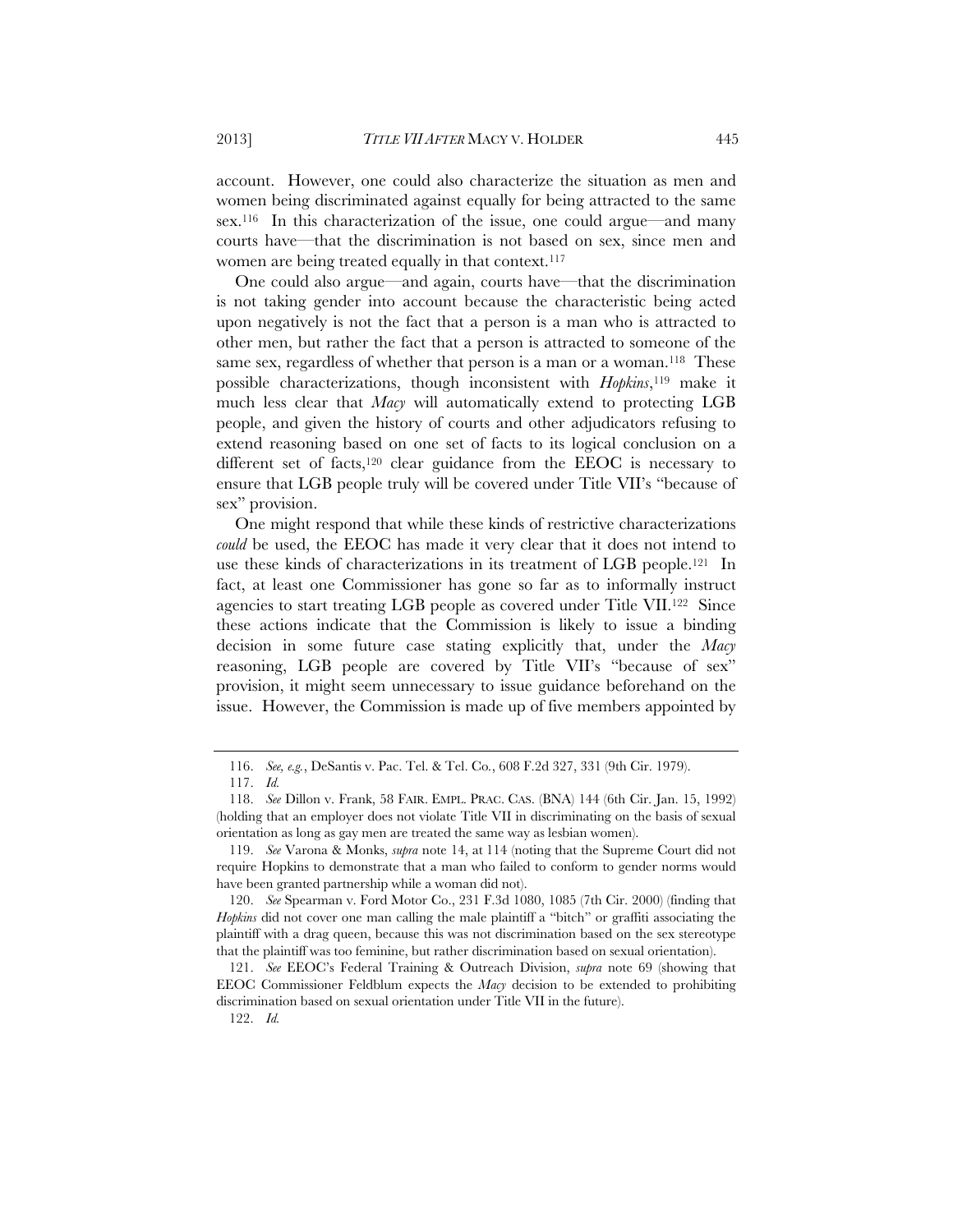the President, and each has a five-year term.123 A new Administration could appoint new commissioners with very different political allegiances, and although the Commission is bipartisan by statutory mandate,  $124$ members of both political parties have exhibited reticence about supporting gay rights in the past.125 As the full Commission only votes on a limited number of cases per year,<sup>126</sup> and the EEOC often takes an incredibly long time to process appeals,<sup>127</sup> the Commission could be very different in makeup and agenda by the time it comes to issuing a binding decision. Given the existence of federal precedent refusing to extend Title VII to discrimination based on sexual orientation,128 it would not be inconceivable for the Commission to adopt those courts' characterizations and refuse to extend *Macy* to sexual orientation. Although EEOC Commissioner Chai Feldblum and other elements within the agency have been vocal about their intent to extend  $\text{Macy}$ ,<sup>129</sup> very little deference need be paid to these vocalizations.130

richard-grenell-and-the-republican-partys-anti-gay-bias/2012/05/04/gIQApxgL2T

\_story.html (condemning the "Republican Party's obsession with demonizing gay and lesbian citizens").

 126. *See* EEOC's Federal Training & Outreach Division, *supra* note 69 (showing Commissioner Feldblum stating that the full Commission votes on and makes precedential only between thirty and fifty cases a year).

 127. *See* Stephen Losey, *EEOC Taking Longer to Complete Appeals, Hearings, Investigations*, FEDERAL TIMES, Aug. 20, 2012, http://www.federaltimes.com/article/20120820/

AGENCY02/308200002/EEOC-taking-longer-complete-appeals-hearings-investigations (stating that appeals often take more than a year to resolve, with the average processing time for a hearing measuring 345 days in 2011).

 128. *See, e.g.*, Vickers v. Fairfield Med. Ctr., 435 F.3d 757, 764–65 (6th Cir. 2006) (holding that discrimination on the basis of sexual orientation cannot be found to be because of sex under a sex stereotyping theory); Dawson v. Bumble & Bumble, 398 F.3d 211, 217–18 (2d Cir. 2005) (distinguishing between sex stereotypes and stereotypes based on sexual orientation to find no Title VII discrimination); DeSantis v. Pac. Tel. & Tel. Co., 608 F.2d 327, 331 (9th Cir. 1979) (holding that discrimination against a man for being attracted to another man is not impermissible under Title VII because it treats men and women equally).

 129. *See* EEOC's Federal Training & Outreach Division, *supra* note 69 (showing Commissioner Feldblum stating that she expects the *Macy* decision to be extended to prohibiting discrimination based on sexual orientation under Title VII in the future).

130. *See* Elise Foley, *Deportation Guidelines to Officially Define Same-Sex Couples as Families*,

 <sup>123.</sup> *See* 42 U.S.C. § 2000e-4(a) (2006) (noting the composition and term of the Commission).

 <sup>124.</sup> *Id.* (requiring that, of the five members of the Commission, no more than three be affiliated with the same political party).

 <sup>125.</sup> *See, e.g.*, Alexander Bolton, *Vulnerable Democratic Senators Balk at Obama's Gay Marriage Endorsement*, HILL, May 12, 2012, http://thehill.com/homenews/senate/227007-vulnerabledemocratic-senators-balk-at-obamas-endorsement-of-gay-marriage (stating that some Democrats are not prepared to support gay marriage); Michael Guest, *The Republican Party's Anti-Gay Bias*, WASH. POST, May 4, 2012, http://www.washingtonpost.com/opinions/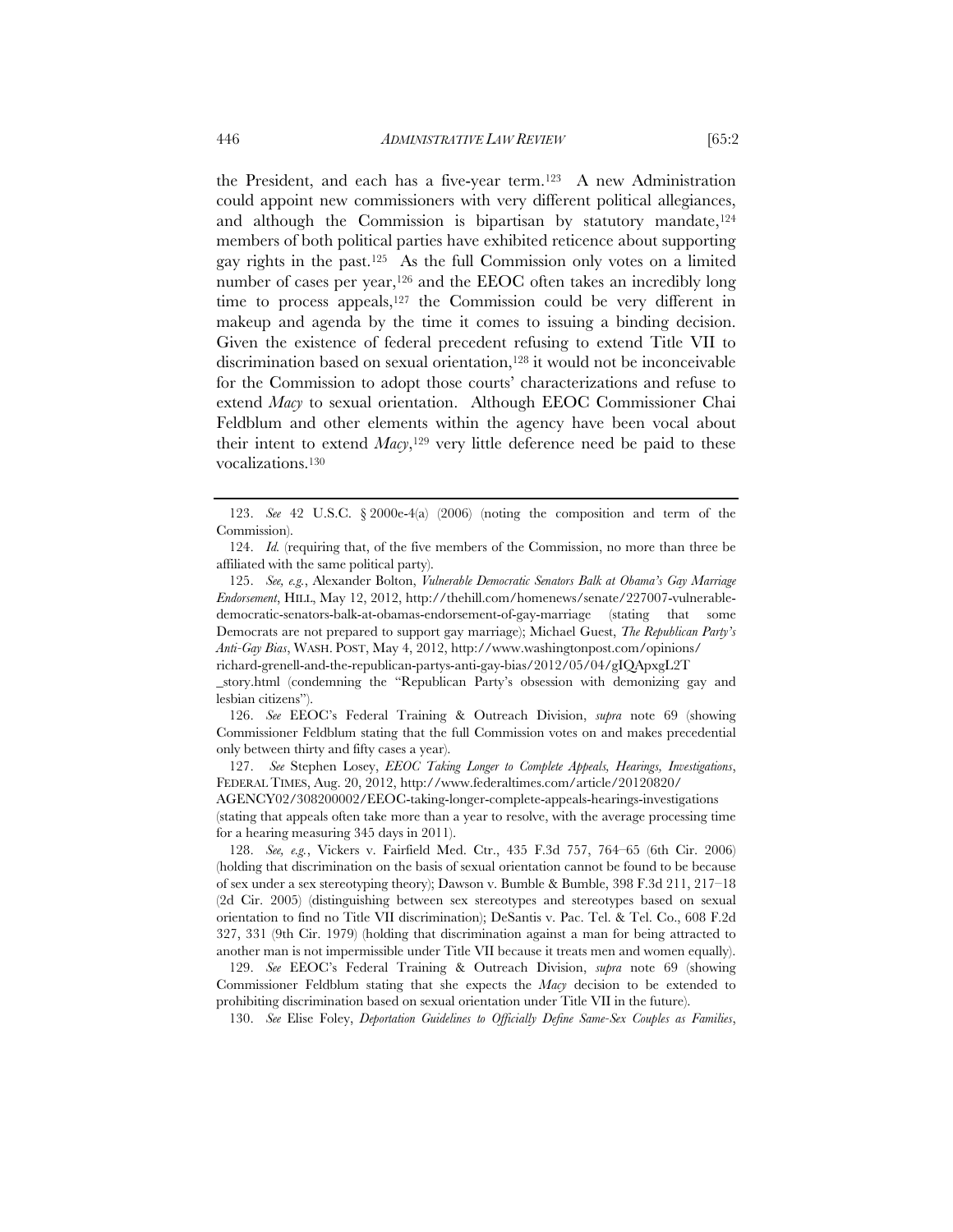Because all these different characterizations are theoretically possible and have been used in courts across the country, clear guidance is needed from the EEOC. This guidance will help ensure that the interpretation of *Hopkins* used in *Macy*—showing that discrimination against transgender people is both "sex stereotyping" and "per se because of sex"—will be extended to sexual orientation, because discrimination against LGB people will always be the result of sex stereotyping and always takes gender into account.

#### **CONCLUSION**

Prohibitions on discrimination in employment are not merely a matter of legal fairness. For those who cannot find a job for reasons wholly unrelated to their qualifications (such as sexual orientation), unemployment can mean hunger, homelessness, bankruptcy, and much more.<sup>131</sup> When studies show that between fifteen and forty-three percent of LGB people have experienced some form of discrimination at work,<sup>132</sup> the importance of institutionalized protection from the EEOC and from the courts becomes all the more apparent.

Without further action from the judiciary or Congress,<sup>133</sup> guidance from the EEOC is obviously just the first step in a long road toward true equality in employment. However, this step is a crucial starting point, as EEOC decisions and guidance are often persuasive in court decisions<sup>134</sup> and are afforded some deference.135 With such high stakes and with countless

HUFFINGTON POST, Sept. 28, 2012, http://www.huffingtonpost.com/2012/09/28/

deportation-same-sex-couples\_n\_1923094.html (emphasizing the difference between an oral promise from an agency and real guidance, and outlining the significance of putting these promises into writing for field officers).

 <sup>131.</sup> *See* THE UNITED STATES CONFERENCE OF MAYORS, HUNGER AND HOMELESSNESS SURVEY: A STATUS REPORT ON HUNGER AND HOMELESSNESS IN AMERICA'S CITIES, 1–2 (2012) (finding that unemployment is the number one cause of hunger and the number two cause of homelessness in the United States).

 <sup>132.</sup> *See* Crosby Burns & Jeff Krehely, *Gay and Transgender People Face High Rates of Workplace Discrimination and Harassment*, CTR. FOR AM. PROGRESS (June 2, 2011), http://www.americanprogress.org/issues/lgbt/news/2011/06/02/9872/gay-andtransgender-people-face-high-rates-of-workplace-discrimination-and-harassment/.

 <sup>133.</sup> *See* Chris Geidner, *Workplace Protections for LGBT Workers Remain Stalled*, BUZZFEED.COM (Dec. 18, 2012, 4:18 PM), http://www.buzzfeed.com/chrisgeidner/

workplace-protections-for-lgbt-workers-remain-stal (stating that the Employment Non-Discrimination Act has not passed in the sixteen years since it was first introduced, despite being put up for a vote numerous times in Congress, and showing that legislators do not expect the Act to pass the House of Representatives in the 113th Congress).

 <sup>134.</sup> *See supra* Part II.

 <sup>135.</sup> *See* Skidmore v. Swift & Co., 323 U.S. 134, 140 (1944) (holding that informal agency processes, while not deserving of *Chevron* deference, "do constitute a body of